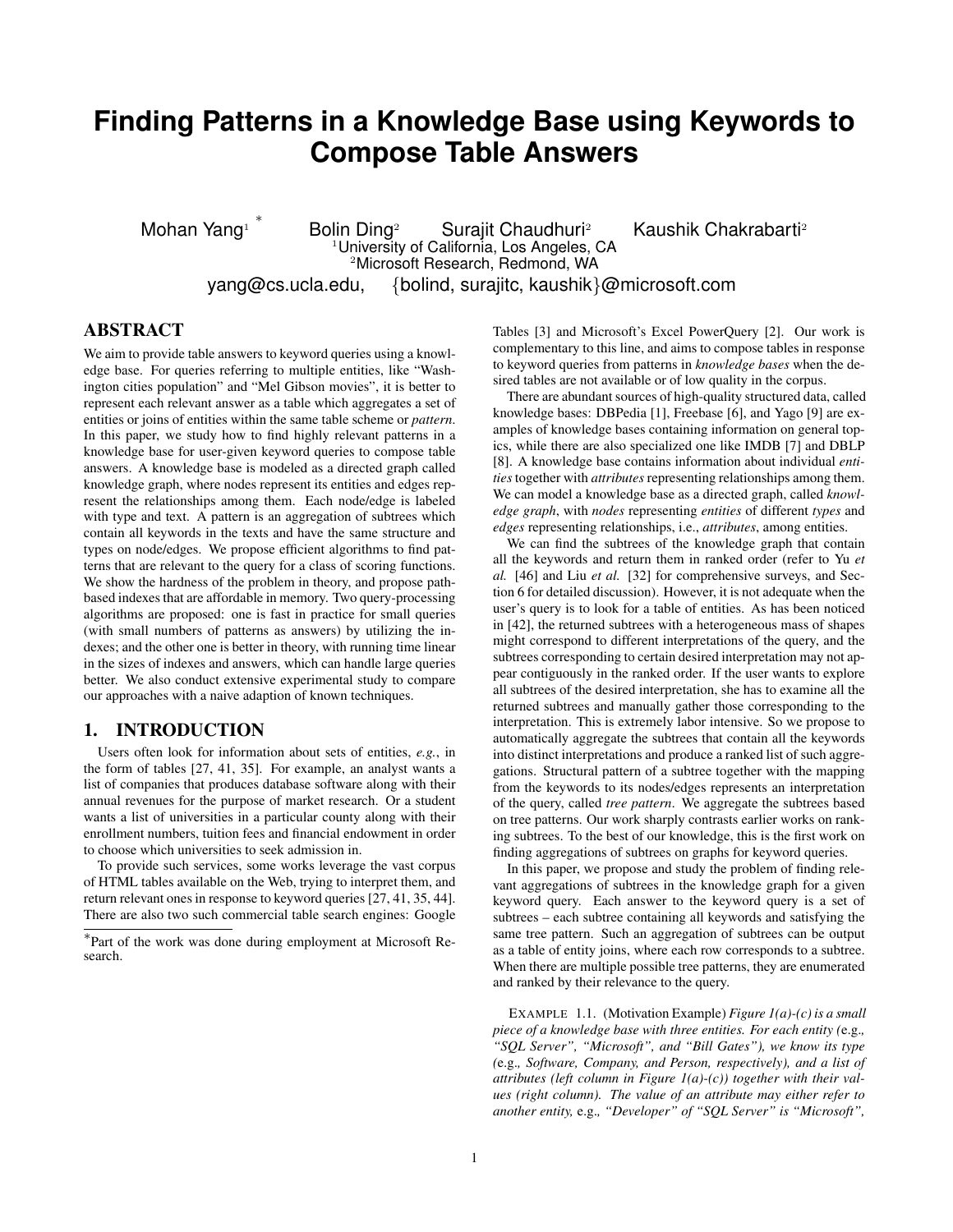

Figure 1: (a)-(c) Entities/Attributes in Knowledge Base, (d) Knowledge Graph, Query, and Subtrees



(a) Tree pattern *P*<sup>1</sup> (b) Tree pattern *P*<sup>2</sup> **Figure 2: Tree patterns for (a)**  ${T_1, T_2}$  and (b)  ${T_3}$ 

*or be plain text,* e.g.*, "Revenue" of "Microsoft" is "US*\$ *77 billion". Such a knowledge base can be extracted from the Web like infoboxes in Wikipedia [5], or from datasets like Freebase [6].*

Knowledge graph. *A knowledge base can be modeled as a direct graph and Figure 1(d) shows part of such a knowledge graph. Each entity corresponds to a node labeled with its type. Each attribute of an entity corresponds to a directed edge, also labeled with its attribute type, from the entity to some other entity or plain text.*

Queries, Subtrees, and Tree Patterns. *Consider a keyword query* "*database software company revenue*". Three subtrees  $(T_1, T_2, T_3)$ *and T*3*) matching the keywords are shown using dashed rectangles in Figure 1(d). In subtrees*  $T_1$  *and*  $T_2$ *, "database" is contained in the text of the some entities; "software" and "company" match to the types' names; and "revenue" matches to an attribute. Also, the structures of T*<sup>1</sup> *and T*<sup>2</sup> *are identical in terms of the types of both nodes and edges, so they belong to the same pattern in Figure 2(a). Similarly, T*<sup>3</sup> *belongs to the tree pattern in Figure 2(b).*

Tree patterns as answers. *A tree pattern corresponds to a possible interpretation of a keyword query, by specifying the structure of subtrees as well as how the keywords are mapped to the nodes or edges. For example, the tree pattern P*<sup>1</sup> *in Figure 2(a) interprets the query as: the* revenue *of some* company *which develops* database software; and  $P_2$  in Figure 2(b) means: the revenue of some company *which publishes books about* database software*. Subtrees of the same tree pattern can be aggregated into a table as one answer to the query, where each row corresponds to a subtree. For example, subtrees*  $(T_1$  *and*  $T_2$ *) of the pattern in Figure 2(a) can be assembled into the table (the first and second rows) in Figure 3.*

Contributions. First, we propose the problem of *finding relevant tree patterns in a knowledge graph*. We define *tree patterns* as answers to a keyword query in a knowledge graph. A class of scoring functions is introduced to measure the relevance of a pattern.

There are usually many tree patterns for a keyword query. We need efficient algorithms to enumerate these patterns and find the top-*k*. We then analyze the hardness of the problem in theory. The hardness comes from "counting the number of paths between two nodes in the graph", which inspires us to design two types of pathpattern based inverted indexes: paths starting from a node/edge containing some keyword and following certain pattern are aggregated and materialized in the index in memory. When processing an online queries, by specifying the word and/or the path pattern, a search algorithm can retrieve the corresponding set of paths.

Two algorithms for finding the relevant tree patterns for a keyword query are proposed based on such indexes.

The first one enumerates the combinations of root-leaf path patterns in tree patterns, retrieves paths from the index for each path pattern, and joins them together on the root node to get the set of subtrees satisfying each tree pattern. Its worst-case running time is exponential in both the index size and the output size: when there are *m* keywords and each has *p* path patterns in the index, we need to check all the  $p^m$  combinations in the worst case; but it is possible that there is no subtree satisfying any of these tree patterns. Although join operations are wasted on such "empty patterns", the advantage of this algorithm is that no online aggregation is required, as all subtrees with the same tree pattern are generated at one time. So it performs well in practice most of the time.

The second algorithm tries to avoid unnecessary join operations by first identifying all *candidate roots* with the help of path indexes. Each candidate root reaches every keyword through at least one path pattern, so there must be some tree pattern containing a subtree with this root. Those subtrees are enumerated and aggregated for each candidate root. The running time of this algorithm can be shown to be linear in the index size and the output size. To further speed it up, we can sample a random subset of candidate roots (*e.g.*, 10% of them), and obtain an estimated score for each pattern based on them. Only for the patterns with the highest top-*k* estimated scores, we retrieve the complete set of subtrees, and compute the exact scores for ranking. Note that when we apply such sampling techniques, there might be errors in the top-*k* tree patterns. But we will show that the error can be bounded in theory, and demonstrate the effectiveness of this sampling technique in experiments.

We compare our algorithms with a straightforward adaption of previous techniques on finding subtrees in database graphs (*e.g.*, [11, 13, 18, 25]) in experiments. We adapt their algorithms to enumerate all subtrees each containing all keywords as the first step.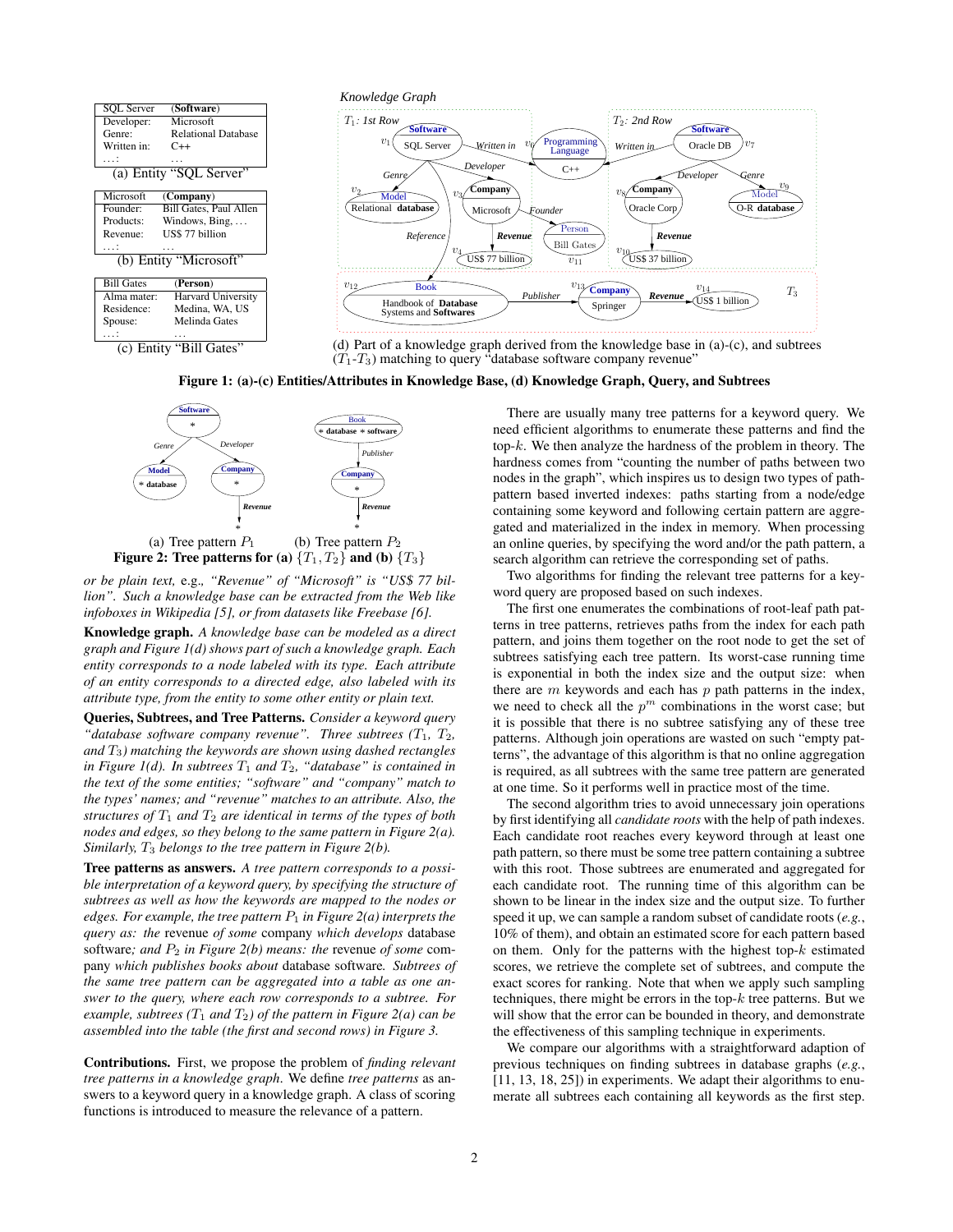| <b>Software</b>                | Genre                               | Company                 | Revenue                            |
|--------------------------------|-------------------------------------|-------------------------|------------------------------------|
| <b>SOL</b> Server<br>Oracle DB | Relational database<br>O-R database | Microsoft<br>Oracle     | US\$ 77 billion<br>US\$ 37 billion |
| .                              | $\cdot$ $\cdot$ $\cdot$             | $\cdot$ $\cdot$ $\cdot$ | .                                  |

Figure 3: Example of a table aggregating subtrees of the tree pattern in Figure 2(a)

The second step is to aggregate those subtrees into a ranked list of tree patterns. Note that no ranking is required for the first step so the adapted enumeration algorithm is efficient, but the bottleneck lies on the second step. Efforts along this line are not helpful in solving our problem because they aim to find highly relevant subtrees while we aim to find highly relevant tree patterns.

Organization. Section 2 formally defines the concept of tree patterns as answers to keyword queries, and gives the problem statement. A baseline approach and hardness result are given at the end of Section 2. In Section 3, we introduce the index structures inspired by the hardness result. Two search algorithms based on the proposed path indexes are introduced in Section 4. Experimental results and discussions are in Section 5, followed by the discussion of related work in Section 6, and conclusion in Section 7.

#### 2. MODEL AND PROBLEM

We first formally define the graph model of a knowledge base used in this work, called *knowledge graph*. The model itself is not new but it servers as a general platform where our techniques introduced later can be applied. We then define *tree patterns*, each of which is an answer to a keyword query and aggregates a set of *valid subtrees* in the knowledge graph. We also introduce the class of scoring functions we use to measure the relevance of a *tree pattern* to a query. Finally, we formally define the problem of *finding top-k tree patterns in a knowledge base using keywords*.

#### 2.1 Knowledge Graph

A *knowledge base* consists of a collection of *entities V* and a collection of *attributes* A. Each *entity*  $v \in V$  has values on a subset of *attributes*, denoted by  $A(v)$ , and for each attribute  $A \in A(v)$ , we use *v.A* to denote its value. The value *v.A* could be either another entity or free text. Each entity  $v \in V$  is labeled with a *type*  $\tau(v) \in \mathcal{C}$ , where  $\mathcal{C}$  is the set of all types in the knowledge base.

It is natural to model the knowledge base as a *knowledge graph G*, with each entity in *V* as a node, and each pair  $(v, u)$  as a directed edge in  $\mathcal E$  iff  $v.A = u$  for some attribute  $A \in \mathcal A(v)$ . Each node *v* is labeled by its entity type  $\tau(v) = C \in \mathcal{C}$  and each edge  $e = (v, u)$  is labeled by the attribute type *A* iff  $v.A = u$ , denoted by  $\alpha(e) = A \in \mathcal{A}$ . So we denote a *knowledge graph* by  $G = (V, \mathcal{E}, \tau, \alpha)$  with  $\tau$  and  $\alpha$  as *node type* and *edge type*, respectively. There is *text description* for each entity/node type *C*, entity/node *v*, and attribute/edge type *A*, denoted by *C.*text, *v.*text, and *A.*text, respectively. In the rest of this paper, w.l.o.g., we assume that the value of an entity *v*'s attribute is always an entity in *V*, because if *v.A* is plain text, we can create a *dummy entity* with text description exactly the same as the plain text.

EXAMPLE 2.1. (Knowledge Graph) *Figure 1(d) shows part of the knowledge graph derived from the knowledge base in Figure 1(a)- (c). Each node is labeled with its type*  $\tau(v)$  *in the upper part, and its text description is shown in the lower part. For nodes derived from plain text, their types are omitted in the graph. Each edge e is labeled with the attribute type*  $\alpha(e)$ *. Note that there could be more than one entity referred in the value of an attribute,* e.g.*, attribute "Products" of entity "Microsoft". In that case, we can create multiple edges with the same label (attribute type) "Products" pointing to different entities,* e.g.*, "Windows" and "Bing".*

## 2.2 Finding d-Height Tree Patterns

Now we are ready to define *tree patterns*, i.e., answers for a given keyword query  $q = \{w_1, w_2, \ldots, w_m\}$  in a knowledge graph  $\mathcal{G} =$  $(V, \mathcal{E}, \tau, \alpha)$ . Simply put, a *valid subtree* w.r.t. the query q is a subtree in  $G$  containing all keywords in the text description of its node, node type, or edge type. A *tree pattern* aggregates a set of valid subtrees with the same i) tree structures, ii) entity types and edge types, and iii) positions where keywords are matched.

#### *2.2.1 Valid Subtrees for Keyword Queries*

We first formally define a *valid subtree* (*T, f*) w.r.t. a keyword query q in a knowledge graph *G*. It satisfies three conditions:

- i) (Tree Structure)  $T$  is a directed rooted subtree of  $G$ , i.e., it has a root *r* and there is a directed path from *r* to every leaf.
- ii) (Keyword Mapping) There is a mapping *f* : q *→ V*(*T*) *∪*  $\mathcal{E}(T)$  from words in q to nodes and edges in the subtree  $T$ , s.t., each word  $w \in q$  appears in the text description of a node or node type if  $f(w) \in V(T)$ , and appears in the text description of an edge type if  $f(w) \in \mathcal{E}(T)$ .
- iii) (Minimality) For any leaf  $v \in V$  with edge  $e_v \in \mathcal{E}$  pointing to *v*, there exists  $w \in \mathsf{q}$  s.t.  $f(w) = v$  or  $f(w) = e_v$ .

Condition ii) ensures that all words appear in subtree *T* and specifies where they appear. Condition iii) ensures that *T* is *minimal* in the sense that, under the current mapping *f* (from words to nodes or edges wherever they appear), removing any leaf node from *T* will make it invalid. We will also refer to a valid subtree  $(T, f)$  as *T* if the mapping *f* is clear from the context.

EXAMPLE 2.2. (Valid Subtree) *Consider a keyword query* q*:* "*database software company revenue*" ( $w_1$ -w<sub>4</sub>).  $T_1$  *in Figure 1(d) is a valid subtree w.r.t.* q*. The associated mapping f from keywords to nodes in*  $T_1$  *is:*  $f(w_1) = v_2$  *(appearing in the text description of node),*  $f(w_2) = v_1$  *(appearing in the node type),*  $f(w_3) = v_3$ *(appearing in the node type), and*  $f(w_4) = (v_3, v_4)$  *(appearing*) *in the attribute type). T*<sup>1</sup> *is minimal and attaching any edge like*  $(v_1, v_6)$  *or*  $(v_3, v_{11})$  *to*  $T_1$  *will make it invalid (violating condition*) *iii*)). Similarly,  $T_2$  *and*  $T_3$  *are also valid subtrees w.r.t.* q.

#### *2.2.2 Tree Patterns: Aggregations of Subtrees*

Consider a valid subtree  $(T, f)$  w.r.t. a keyword query q with the mapping  $f : \mathsf{q} \to \mathcal{V}(T) \cup \mathcal{E}(T)$ . Before defining the *tree pattern* of (*T, f*) for q, we first define *path patterns*.

**Path patterns.** For each word  $w \in q$ , if w is matched to some node  $v = f(w)$ , let  $T(w)$  be the path from the root r to the node *v*:  $v_1e_1v_2e_2...e_{l-1}v_l$ , where  $v_1 = r$ ,  $v_l = v$ , and  $e_i$  is the edge from  $v_i$  to  $v_{i+1}$ . The *path pattern* for w is the concatenation of node/edge types on the path  $T(w)$ , i.e.,

$$
pattern(T(w)) = \tau(v_1)\alpha(e_1)\tau(v_2)\alpha(e_2)\ldots\alpha(e_{l-1})\tau(v_l),
$$

from node  $v_1$  to node  $v_l$ . Similarly, if w is matched to some edge  $e = f(w)$ , then the path pattern

 $\mathsf{pattern}(T(\mathsf{w})) = \tau(v_1)\alpha(e_1)\tau(v_2)\alpha(e_2)\ldots\alpha(e_l)$ 

is the concatenation of node/edge types on the path  $T(w)$  from node  $v_1 = r$  to edge  $e_i = e$ . The *length* of a path pattern, denoted by  $|$ pattern $(T(w))|$ , is the number of nodes on path  $T(w)$ .

**Tree patterns.** The *tree pattern* of a valid subtree  $T$  w.r.t.  $q =$  $\{w_1, w_2, \ldots, w_m\}$  is a vector with the  $i^{th}$  entry as the path pattern of the root-leaf path containing the  $i^{th}$  keyword  $w_i$ , denoted as

$$
pattern(T) = (pattern(T(w_1)), \ldots, pattern(T(w_m))). \quad (1)
$$

The *height* of a tree pattern, denoted by  $H(\text{pattern}(T))$ , is the max length of the path patterns, i.e.,  $\max_i |pattern(T(w_i))|$ .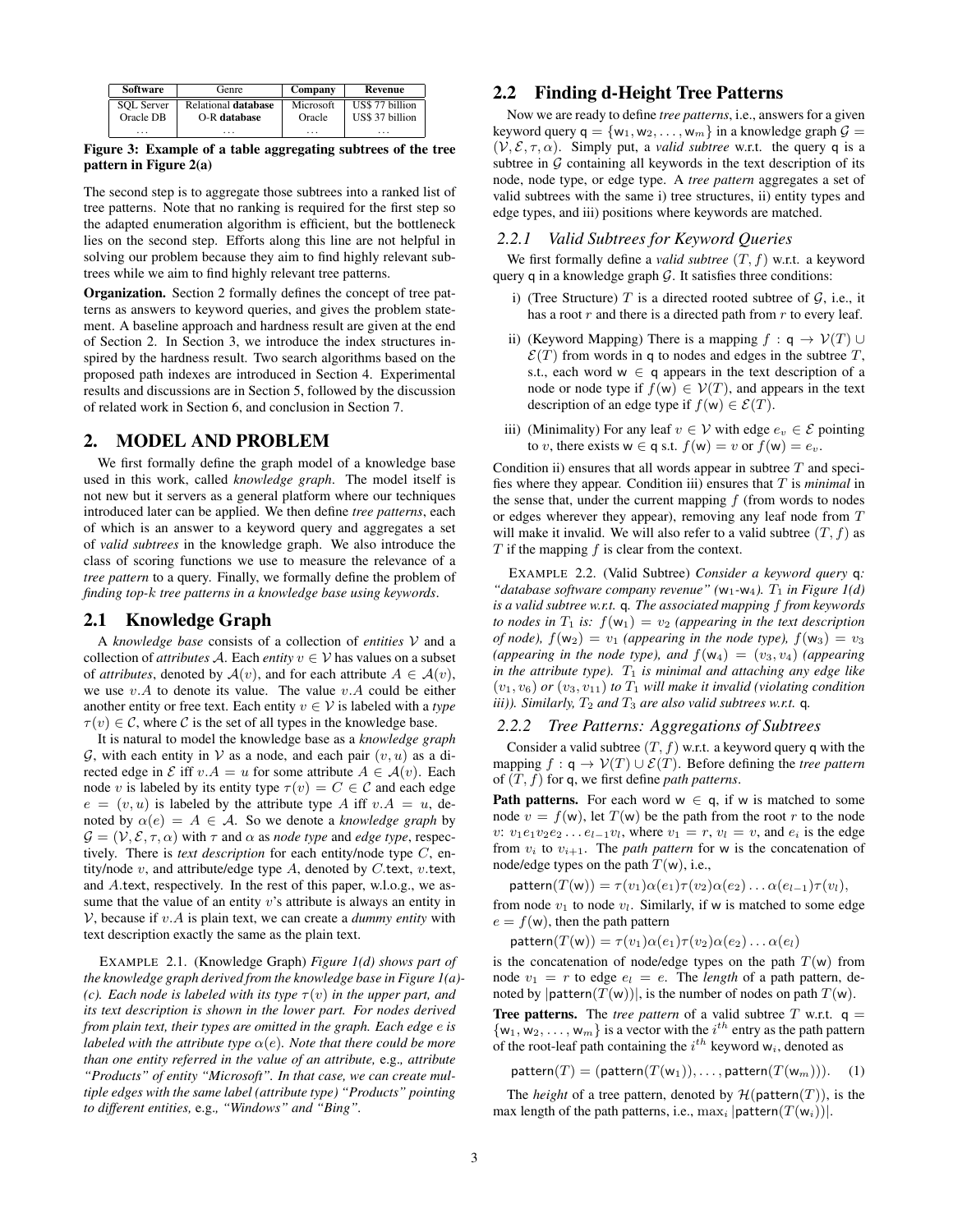Valid subtrees can be considered as ordered trees. To check whether patterns of two valid subtrees  $T_1$  and  $T_2$  w.r.t. query q are identical, we only need to check whether the path patterns are identical, pattern( $T_1(w_i)$ ) = pattern( $T_2(w_i)$ ), for each word  $w_i \in \mathfrak{q}$ . This can be done in linear time, because even without precomputation, each path pattern can be obtained by retrieving the types of node/edge on the path in order from the root  $v_1$  to a leaf  $v_l$  or  $e_l$ .

Conceptually, valid subtrees can be grouped by their patterns. For a tree pattern *P*, let trees( $P$ , q) be the set of all valid subtrees with the same pattern P w.r.t. a keyword query q, i.e., trees  $(P, q)$  =  ${T \mid$  pattern(*T*) = *P* $}$ . trees(*P*, q) is also written as trees(*P*) if the query q is clear from the context.

EXAMPLE 2.3. (Tree Patterns as Answers) *Let's continue with Example 2.2. Tree pattern*  $P_1 =$  pattern( $T_1$ ) *w.r.t. query* q *is visualized in Figure 2(a). In particular, for*  $w_4 = "Revenue" \in q$ , *we have*  $T_1(w_4) = v_1(v_1, v_3)v_3(v_3, v_4)$ *, and* pattern $(T_1(w_4)) =$ (Software) (Developer) (Company) (Revenue)*. Similarly, for word*  $w_1$ *, we have* pattern( $T_1(w_1)$ ) = (Software) (Genre) (Model)*, for*  $w_2$ , pattern $(T_1(w_2)) = (Software)$ *, and* pattern $(T_1(w_3)) = (Soft$ ware) (Developer) (Company)*. Combining them together, we get the tree pattern*  $P_1$  *in Figure 2(a). It is easy to see that, in Figure 1(d),*  $T_1$  *and*  $T_2$  *have the identical tree pattern*  $P_1$ *, and the tree pattern of*  $T_3$  *is*  $P_2$ *, which is illustrated in Figure 2(b).* 

Convert tree patterns into table answers. Once we have the tree pattern  $P$ , it is not hard to convert trees in trees( $P$ ) into a *table answer*. For each tree  $T \in \text{trees}(P)$ , create a row in the following way: for each word  $w \in q$  and path  $T(w) = v_1 e_1 v_2 e_2 \dots e_{l-1} v_l$ , create *l* columns with values  $v_1, v_2, \ldots, v_l$  and column names *τ*(*v*<sub>1</sub>), *τ*(*v*<sub>1</sub>) $\alpha$ (*e*<sub>1</sub>)*τ*(*v*<sub>2</sub>), ..., and  $\tau$ (*v*<sub>*l*</sub>-1) $\alpha$ (*e*<sub>*l*-1</sub>) $\tau$ (*v*<sub>*l*</sub>), respectively. From the definition of tree patterns, we know all the rows created in this way have the same set of columns and this can be put and shown in a uniform table scheme. If an edge  $e_i = (v_i, v_{i+1})$ appears in more than one root-leaf path (for different words w's), only one column needs to be created with name  $\tau(v_i) \alpha(e_i) \tau(v_{i+1})$ and value  $v_{i+1}$ . Figure 3 shows the table answer derived from tree pattern  $P_1$  in Figure 2(a). How to name and order columns in the table answers in a more user-friendly way is also an important issue, but it is out of scope of this paper and requires more user study. The rest of this paper will focus on how to find and rank tree patterns as it is the most challenging part of our problem.

#### *2.2.3 Relevance Scores of Tree Patterns*

There could be numerous tree patterns w.r.t. a given keyword query q, so we need to define scoring functions to measure their relevance. We will define a general class of scoring functions, *the higher the more relevant*, which can be handled by our algorithms introduced later. First, the relevance score of a tree pattern is an aggregation of relevance scores of valid subtrees that satisfy this pattern, *e.g.*, sum, average, and max of scores, or count of trees. Sum of scores and count of trees prefer tree patterns with more valid subtrees, while average and max prefer tree patterns with highly relevant individual subtrees. There is no global rule on which one is better, and the choice should be made based on extensive user study/feedback, which is out of the scope of this paper. We use sum of scores in the following part, but our approaches can be also extended to other aggregation functions.

$$
\text{score}(P, \mathbf{q}) = \sum_{T \in \text{trees}(P)} \text{score}(T, \mathbf{q}). \tag{2}
$$

The relevance score  $\mathsf{score}(T, \mathsf{q})$  of an individual valid subtree w.r.t. q may depend on several factors: 1)  $score_1(T, q)$ : size of *T*, we prefer small trees that represent compact relationship; 2) score<sub>2</sub> $(T, q)$ : importance score of nodes in *T*, we prefer more important nodes (*e.g.*, with higher PageRank scores) to be included in *T*; and 3) score<sub>3</sub> $(T, q)$ : how well the keywords match the text description in *T*. Putting them together, we have

$$
\mathsf{score}(T, \mathsf{q}) = \mathsf{score}_1(T, \mathsf{q})^{z_1} \cdot \mathsf{score}_2(T, \mathsf{q})^{z_2} \cdot \mathsf{score}_3(T, \mathsf{q})^{z_3}, \quad (3)
$$

where  $z_1$ ,  $z_2$ , and  $z_3$  are constants that determine the weights of factors. These constants need to be tuned in practical system through user study. For the completeness, we give examples for scoring functions  $score_1$ ,  $score_2$ , and  $score_3$  below. But note that they can also be replaced by other functions and more can be inserted into (3) if needed – our search algorithms introduced later still work.

To measure the size of *T*, let  $z_1 = -1$  and

$$
score_1(T, \mathsf{q}) = \sum_{\mathsf{w} \in \mathsf{q}} score_1(T(\mathsf{w}), \mathsf{w}) = \sum_{\mathsf{w} \in \mathsf{q}} |T(\mathsf{w})|, \quad (4)
$$

where  $|T(w)|$  is the number of nodes on the path  $T(w)$ . To measure how significant nodes of *T* are, let  $z_2 = 1$  and

$$
\mathsf{score}_2(T, \mathsf{q}) = \sum_{\mathsf{w} \in \mathsf{q}} \mathsf{score}_2(T(\mathsf{w}), \mathsf{w}) = \sum_{\mathsf{w} \in \mathsf{q}} \mathsf{PR}(f(\mathsf{w})), \quad (5)
$$

where  $PR(f(w))$  is the PageRank score of the node that contains word  $w \in q$  (or, of the node that has an out-going edge contain word w, if  $f(w)$  is an edge). The PageRank score  $PR(v)$  of a node *v* is computed using the iterative method: the initial value of  $PR(v)$ is set to  $1/|\mathcal{V}|$  for all  $v \in \mathcal{V}$ ; and in each iteration,  $PR(v)$  is updated

$$
\mathsf{PR}(v) \leftarrow \frac{1-a}{|\mathcal{V}|} + a \sum_{(u,v) \in \mathcal{E}} \frac{\mathsf{PR}(u)}{\text{OutDegree}(u)},
$$

where  $a = 0.85$  is the damping factor. The computation ends when PR(*v*) changes less than  $10^{-8}$  during a iteration for all  $v \in V$ .

To measure how well the keywords match the text description in *T*, let  $z_3 = 1$  and

$$
\mathsf{score}_3(T, \mathsf{q}) = \sum_{\mathsf{w} \in \mathsf{q}} \mathsf{score}_3(T(\mathsf{w}), \mathsf{w}) = \sum_{\mathsf{w} \in \mathsf{q}} \mathsf{sim}(\mathsf{w}, f(\mathsf{w})), \tag{6}
$$

where  $\sin(w, f(w))$  is the Jaccard similarity between w and the text description on the entity (type) or the attribute type of  $f(w)$ .

EXAMPLE 2.4. (Relevance Score) *Comparing the two tree patterns P*<sup>1</sup> *and P*<sup>2</sup> *in Figure 2 w.r.t. the query* q *in Example 2.2, which one is more relevant to*  $q$ *? First, consider valid subtrees*  $T_1, T_2 \in$ trees( $P_1$ ) and  $T_3 \in \text{trees}(P_2)$  *in Figure 1(d),*  $T_3$  *is smaller than T*<sub>1</sub> *and T*<sub>2</sub> *– to measure the sizes,* score<sub>1</sub>(*T*<sub>1</sub>*,* **q**) = score<sub>1</sub>(*T*<sub>2</sub>*,* **q**) =  $2 + 1 + 2 + 3 = 8$ *, and* score<sub>1</sub> $(T_3, q) = 1 + 1 + 2 + 3 = 7$ *. Second, assuming all nodes have the same PageRank scores* 1*, we have*  $score_2(T_1, q) = score_2(T_2, q) = score_2(T_3, q) = 4$ . *Third, considering the similarity between keywords and text description in valid subtrees*  $T_1$ ,  $T_2$ *, and*  $T_3$ *, we have* score<sub>3</sub> $(T_1, q)$  =  $\mathsf{score}_3(T_2, \mathsf{q}) = \frac{1}{2} + 1 + 1 + 1 = 3.5$  *and*  $\mathsf{score}_3(T_3, \mathsf{q}) =$  $\frac{1}{6} + \frac{1}{6} + 1 + 1 = 2.33$ . It can be found that while the scoring function *prefers smaller trees, it also prefers tree patterns with more valid subtrees and subtrees matching to keywords in text description with higher similarity. So we have*  $score(P_1, q) > score(P_2, q)$  *with*  $z_1 = -1$  *and*  $z_2 = z_3 = 1$ .

#### *2.2.4 Problem Statement*

We now formally define the *d-height tree pattern problem* to be solved in the rest of this paper: given a keyword query q in a knowledge graph *G*, the *d-height tree pattern problem* is to find all tree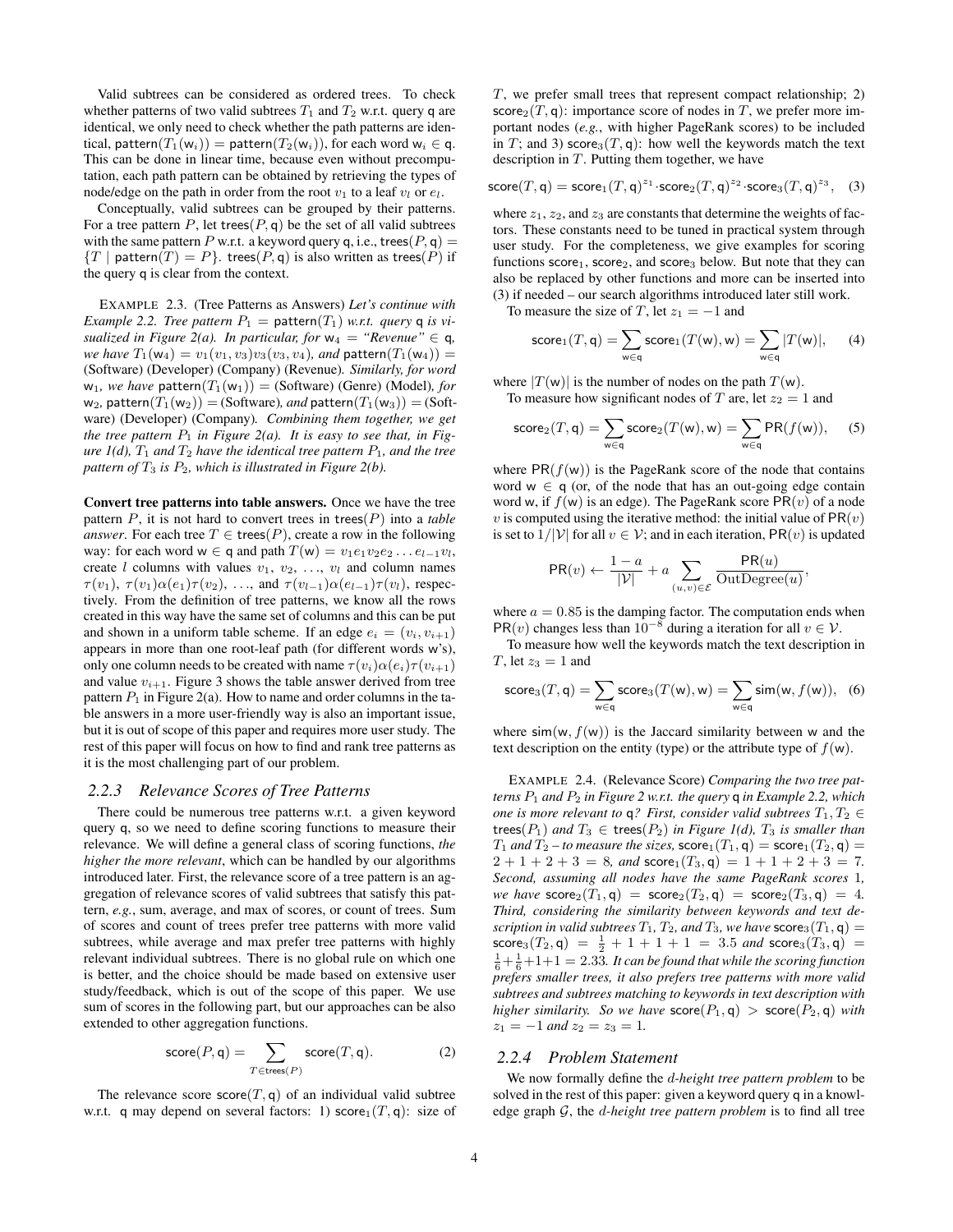patterns *P*, with height *at most d*, w.r.t. q. Users are usually interested in the top-*k* answers, so we focus on generating *d*-height tree patterns with the top- $k$  highest relevance scores score $(P, q)$ 's.

We introduce the height threshold *d* of tree patterns for considerations of both search accuracy and efficiency. First, more compact answers (i.e., patterns with lower heights or tables with smaller numbers of columns) are usually more meaningful to users. Second, as keyword search is an online service, bounded height *d* ensures in-time response. The setting of *d* is *independent* on the number of keywords in the query, as it bounds the length of path from the root to *each* keyword. Such thresholds also appear in earlier work, *e.g.*, [20] as tree size constraint, and more recent work [25] as radius constraint, for similar considerations. Experimental study about the impact of *d* will be reported in Section 5.1.

## 2.3 Enumeration-Aggregation Approach and Hardness Result

An obvious baseline that adapts previous works on finding subtrees in RDB graph using keywords (*e.g.*, [11, 13, 18, 25]) for our problem is called *enumeration-aggregation approach*. First, in the *enumeration step*, individual valid subtrees of height at most *d* are generated one by one with an adaption of the backward search algorithm in [11]. No ranking or order of the generated subtrees is required, so the adapted algorithm in this step can ensure that, with proper preprocessing, the time needed to generate the *i*-th individual valid subtree is linear to the size of this tree, which is the best we can expect for an enumeration algorithm. Second, in the *aggregation step*, these valid subtrees are grouped by their tree patterns. Group-by in the second step is the bottleneck of this approach, but as the tree pattern of a subtree can be efficiently computed as discussed in Section 2.2.2, we can optimize this step using an efficient in-memory dictionary from tree patterns to valid subtrees.

Carefully-designed top-*k* search strategies in [11, 13, 18, 25] does not help for producing top-*k* tree patterns, because i) no matter in which order the valid subtrees are generated, a highly relevant tree pattern may appear at the end of this order (for example, it is possible that each valid subtree of the tree pattern has low relevance, but the tree pattern has a high aggregate score because there are many such subtrees); and ii) optimization for the top-*k* incurs additional cost (our baseline described above avoids to do so).

If we know the total number of tree patterns in advance, the enumeration-aggregation approach can early terminate as soon as we collect enough number of tree patterns during the enumeration. However, the hardness result below implies that it is impossible.

THEOREM 1. (Counting Complexity) *The problem of counting the number of tree patterns with height at most d for a keyword query* q *in a knowledge graph (*COUNTPAT*) is* #P*-Complete.*

#P-Completeness is an analogue of NP-Completeness for counting problems. Our proof uses a reduction from the #P-Complete problem *s*-*t* PATHS [40]. Details are in the full version [4].

The hardness result and the reduction inspire us to precompute and index path patterns, as introduced next in Section 3.

## 3. INDEXING PATH PATTERNS

We propose a *path-pattern based index*, and it will be used to design efficient search algorithms introduced later in Section 4.

In the index, for each keyword w, we materialize all paths starting from some node (root)  $r$  in the knowledge graph  $G$ , following certain pattern *P*, and ending at a node or an edge containing w. Recall that a word w may be contained in the text description of a node or the type of a node/edge. These paths are grouped by



Figure 4: Indexing patterns of paths ending at each word w with length no more than *d*

| word        | pattern                                           | root               | path        |
|-------------|---------------------------------------------------|--------------------|-------------|
| database    | (Software)(Genre)(Model)                          | v <sub>1</sub>     | $v_1v_2$    |
| database    | (Software)(Genre)(Model)                          | v <sub>7</sub>     | $v_7v_9$    |
| database    | (Software)(Reference)(Book)                       | v <sub>1</sub>     | $v_1v_{12}$ |
| database    | (Book)                                            | $v_1$ <sub>2</sub> | $v_{12}$    |
| .           | $\ddot{\phantom{1}}$<br>٠                         | .                  | . .         |
|             | (a) Pattern-first path index for word "database". |                    |             |
| $rr \sim d$ | $n$ ottorn<br>$\cdots$                            |                    | noth        |

| word     | root           | pattern                                        | path        |
|----------|----------------|------------------------------------------------|-------------|
| database | v <sub>1</sub> | (Software)(Genre)(Model)                       | $v_1v_2$    |
| database | v <sub>1</sub> | (Software)(Reference)(Book)                    | $v_1v_{12}$ |
| database | $v_7$          | (Software)(Genre)(Model)                       | $v_7v_9$    |
| database | $v_{12}$       | (Book)                                         | $v_{12}$    |
| .        |                | .                                              | .           |
|          |                | (b) Root-first path index for word "database". |             |



root *r* and pattern *P*. Only paths with length *at most d* need to be stored if we are considering the *d*-height tree pattern problem. Depending on the needs of algorithms (introduced in Sections 4.1 and 4.2), these paths are either sorted by patterns first and then roots (*pattern-first path index* in Figure 4(a)), or by roots first and then patterns (*root-first path index* in Figure 4(b)).

The *pattern-first path index* (Figure 4(a)) provides the following methods to access the paths:

- Patterns(w): get all patterns following which some root can reach some node/edge containing w.
- *•* Roots(w*, P*): get all roots which reach some node/edge containing w through some path with pattern *P*.
- *•* Paths(w*, P, r*): get all paths with pattern *P* starting at root *r* and ending at some node/edge containing w.

Similarly, the *root-first path index* (Figure 4(b)) provides the following methods to access the paths:

- Roots(w): get all root nodes which can reach some node/edge containing w.
- *•* Patterns(w*, r*): get all patterns following which the root *r* can reach some node/edge containing w.
- *•* Paths(w*, r*): get all paths which start at root *r* and end at some node/edge containing w.
- *•* Paths(w*, r, P*): get all paths with pattern *P* starting at root *r* and ending at some node/edge containing w.

Following is a tiny example of how to access these two different types of indexes.

EXAMPLE 3.1. *For the knowledge graph in Figure 1(d), Figure 5 shows the two types of indexes on word*  $w =$  "*database*".

*For the pattern-first path index in Figure 5(a),* Patterns(w) *returns three patterns. Consider the pattern*  $P = (Software)$  (Reference) (Book),  $Roots(w, P)$  *returns one root*  $\{v_1\}$ *.*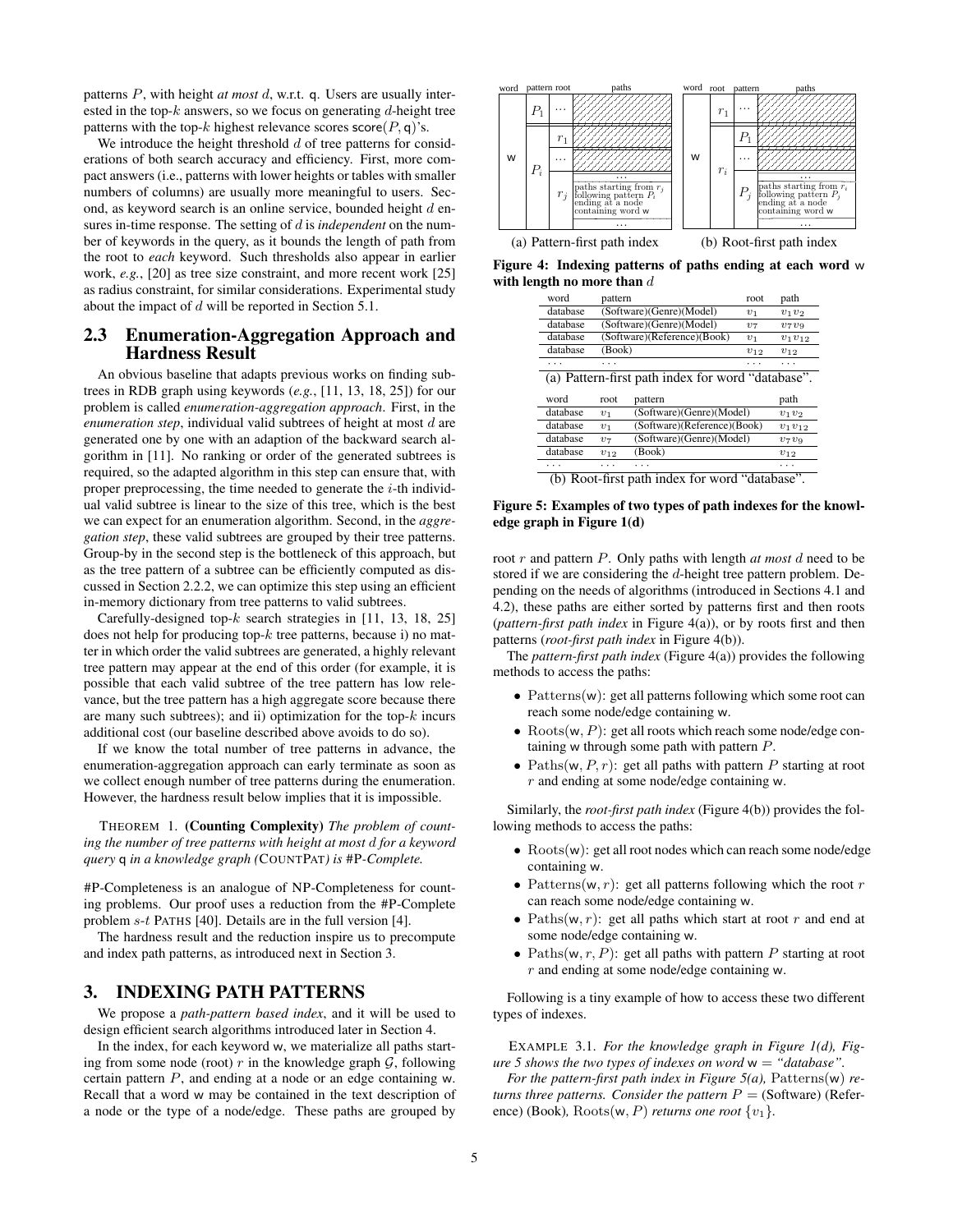*For the root-first path index in Figure 5(b),* Roots(w) *returns three roots*  $\{v_1, v_7, v_{12}\}$ *.* Patterns(w,  $v_1$ ) *returns two patterns. Consider the pattern*  $P = (Software) (Gene) (Model)$  *in particular,* Paths(w,  $v_1$ , P) *returns only one path*  $\{v_1v_2\}$ *.* 

#### *Index Construction*

To construct the indexes for a (user-specified) height threshold *d*, for each possible root *r*, we use DFS to find all paths *p* starting from *r* and ending at some node *t*/edge *e* with length no more than *d*. Let text( $p$ ) be the set of words in the text description or type of the node *t*/edge  $e$ , and recall pattern $(p)$  is the path pattern of  $p$ . The index construction process is illustrated in Algorithm 1: each path *p*, together with its starting node *r* and pattern *P*, is inserted into proper positions of the two indexes in lines 5-6 (we use "+" to denote the insertion of an element into a dictionary).

The same set of paths are stored in these two types of indexes, but in different orders. We can use dictionary data structures, such as hash tables, to support the access methods Roots(), Patterns(), and Paths() (in constant time). But to improve the efficiency of the access methods in practice, we then sort and store paths sequentially in memory: by patterns first and then roots for *pattern-first path index* as in Figure 4(a), or by roots first and then patterns for *root-first path index* as in Figure 4(b). Also, we store pointers pointing to the beginning of a list of paths with the same root *r* and/or pattern *P* to support the above access methods,

Note that the terms like  $|T(w)|$ ,  $PR(f(w))$ , and  $sim(w, f(w))$ in the relevance-scoring functions (4)-(6) can be precomputed and stored in the path index as well, so that the overall score (2) can be computed efficiently online for a tree pattern.

|    | Input: knowledge graph $G$ and height threshold d             |
|----|---------------------------------------------------------------|
|    | 1: For each node r in the knowledge graph $\mathcal G$        |
| 2: | For each path p starting from r with length $\leq d$          |
| 3: | Let P be pattern $(p)$ , the path pattern of p                |
| 4: | For each word w in text(p)                                    |
| 5: | Construct pattern-first path index:                           |
|    | $\text{Patterns}(w) \leftarrow \text{Patterns}(w) + P;$       |
|    | $Roots(w, P) \leftarrow Roots(w, P) + r;$                     |
|    | $Paths(w, P, r) \leftarrow Paths(w, P, r) + p.$               |
| 6: | Construct root-first path index:                              |
|    | $Roots(w) \leftarrow Roots(w) + r;$                           |
|    | $\text{Patterns}(w, r) \leftarrow \text{Patterns}(w, r) + P;$ |
|    | $Paths(w, r, P) \leftarrow Paths(w, r, P) + p.$               |
|    | $(Paths(w, r)$ is supported by enumerating P                  |
|    | and accessing $Paths(w, r, P)$ for each P)                    |
|    | $\cdots$<br>$\cdots$                                          |



We can show that the size of our index is bounded by the total number of paths with length at most *d* and the size of text on entities and attributes. As these paths can be enumerated in linear time, the time to compute our path index is linear in the total number of paths and the size of text, with a logarithmic factor for sorting.

THEOREM 2. (Index Cost) *Let P be the set of paths in the index (with length at most d). For each*  $s$ *<sup>-t</sup> path*  $p \in \mathcal{P}$ *, let*  $|p|$  *be its length,*  $\text{text}(p)$  *be the text on the node t, and*  $|\text{text}(p)|$  *be the number of words in the text. Then both the root-first and the pattern-first* path indexes need space  $O(\sum_{p \in \mathcal{P}} |p| \cdot |\text{text}(p)|)$ , and can be constructed in linear time  $O(\log |\mathcal{P}|) \sum_{p \in \mathcal{P}} |p| \cdot |\text{text}(p)|)$ .

In practice, to handle synonyms, every word has its stemmed version and synonyms in our index pointing to the same path-pattern entry. The size of the index does not increase much.

## 4. SEARCHING WITH PATH INDEX

Two search algorithms for the *d*-height tree pattern problem are introduced in Sections 4.1 and 4.2: the first one performs well in practice but has exponential running time in the worst case; and the second one provides provable performance guarantee and can be further speedup using sampling techniques. Both of them utilize the path-pattern based index introduced in Section 3.

#### 4.1 Pattern Enumeration-Join Approach

From the definition of a tree pattern in Equation (1), we can see that it is composed of *m* path patterns if there are *m* keywords in the query. Our first algorithm enumerates the combinations of these *m* path patterns in a tree pattern using the pattern-first path index (Figure 4(a)); for each combination, retrieve paths with these patterns from the index, and join them at the root to check whether the tree pattern is empty (i.e., whether there is any valid subtree with this pattern). For each nonempty one, the valid subtrees in trees( $P$ ) and its score are then computed using the same index.

The algorithm, named as PATTERNENUM, is described in Algorithm 2. It first enumerates the root type of a tree pattern in line 2. For each root type *C*, it then enumerates the combinations of path patterns starting from *C* and ending at keywords w*i*'s in lines 4-8. Each combination of *m* path patterns forms a tree pattern *P*, but it might be empty. So lines 5-6 check whether trees $(P)$  is empty again using the path index in lines 7-8. For each nonempty tree pattern, its score and the valid subtrees in trees $(P)$  are computed and inserted into the queue *Q* in line 8. After every root type is considered, the top-*k d*-height tree patterns in *Q* can be output.

Input: knowledge graph *G*, with pattern-first path index, and key- $\overline{\text{word}}$  query  $\mathsf{q} = \{\mathsf{w}_1, \dots, \mathsf{w}_m\}$ 1: Initialize a queue *Q* of tree patterns, ranked by scores. 2: For each type  $C \in \mathcal{C}$ 3: Let  $\text{Patterns}_C(w_i)$  be the set of path patterns rooted at the type *C* in Patterns(w*i*) 4: For each tree pattern  $P = (P_1, \ldots, P_m)$  $\in$  Patterns $_C(w_1) \times \ldots \times$  Patterns $_C(w_m)$ Check whether trees $(P)$  is empty: 5: Compute candidate roots  $R \leftarrow \bigcap_{i=1}^{m} \text{Roots}(w_i, P_i)$ 6: If  $R \neq \emptyset$  then<br>7: trees(*P*)  $\leftarrow$ 7: trees $(P) \leftarrow \bigcup_{r \in R} \text{Paths}(w_1, P_1, r)$  $\times \ldots \times$  Paths( $w_m, P_m, r$ ); 8: Compute score(*P,* q) and insert *P* into queue *Q* (only need to maintain *k* tree patterns in *Q*) 9: Return the top-*k* tree patterns in *Q* and valid subtrees. Algorithm 2: PATTERNENUM: finding top-*k* tree patterns and

valid subtrees for a keyword query

EXAMPLE 4.1. *Consider a query "database software company revenue" with four keywords*  $w_1$ - $w_4$  *in the knowledge graph in Figure 1(d).* When the root type  $C =$  Software, we have two path *patterns* (Software) (Genre) (Model) *and* (Software) (Reference) (Book) *from*  $Patterns_C(w_1)$ *, as in Figure 5(a). To form the tree pattern in Figure 2(a), in line 4, we pick the first path pattern from* Patterns<sub>*C*</sub> (w<sub>1</sub>), (Software) *from* Patterns<sub>*C*</sub> (w<sub>2</sub>), (Software) (Developer) (Company) *from* Patterns*<sup>C</sup>* (w3)*, and* (Software) (Developer) (Company) (Revenue) *from* Patterns*<sup>C</sup>* (w4)*. We then find this tree pattern is not empty, and paths in the index with these patterns can be joined at nodes v*<sup>1</sup> *and v*7*, forming two valid subtrees T*<sup>1</sup> *and T*2*, respectively, in Figure 1(d).*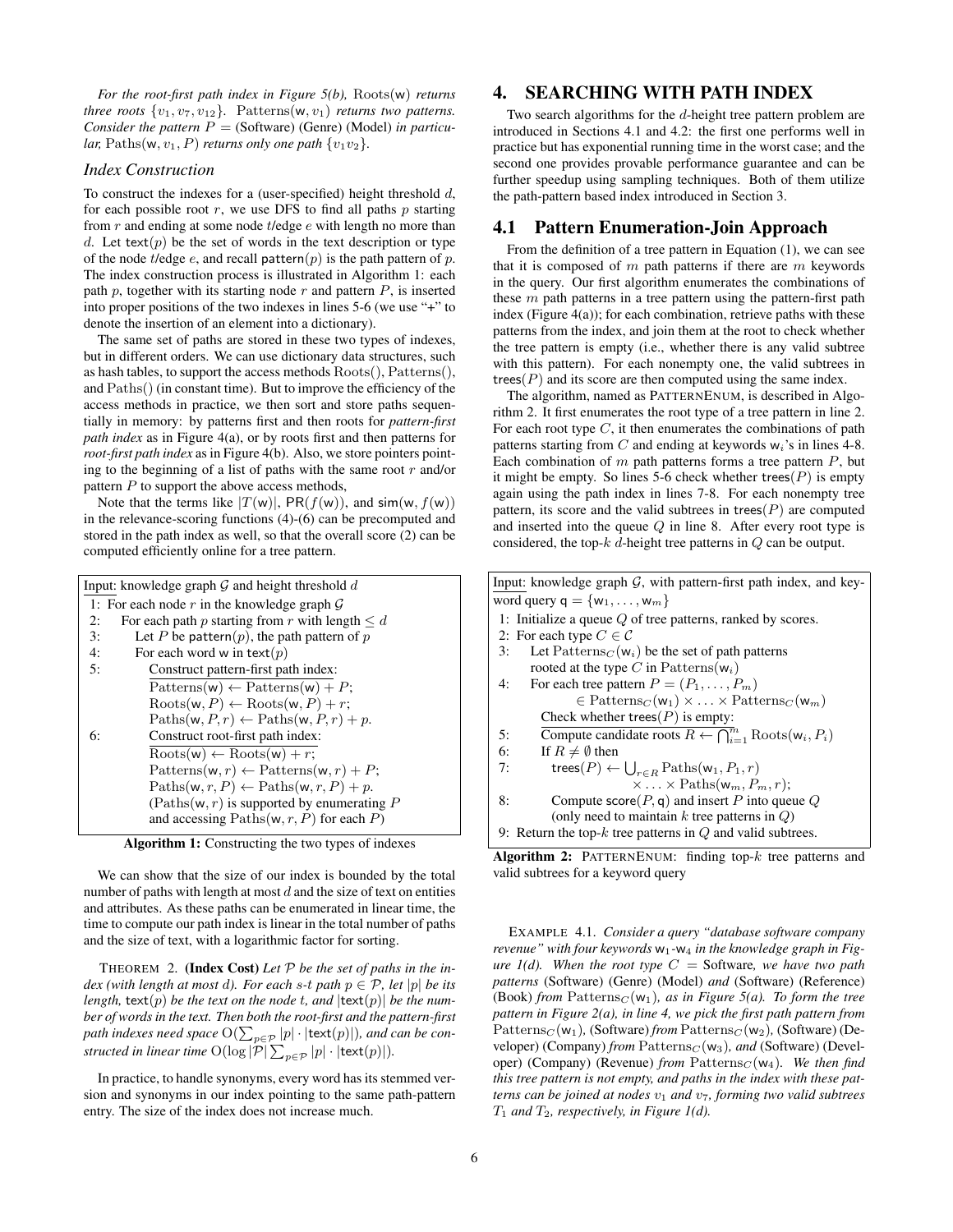In the experiments, we will show that PATTERNENUM is efficient especially for queries which have relatively small numbers of tree patterns and valid subtrees. The advantage of this algorithm is that valid subtrees with the same pattern are generated at one time, so no online aggregation is needed. The path index has materialized aggregations of paths which can be used to check whether a tree pattern is empty and to generate valid subtrees. Also, it keeps at most *k* tree patterns and the corresponding valid subtrees in memory and thus has very small memory footprint.

However, in the worst case, its running time is still exponential both in the size of index and in the number of valid subtrees, mainly because unnecessary costly set-intersection operators are wasted on empty tree patterns (line 5). Consider such a worstcase example: In a knowledge graph, we have two nodes  $r_1$  and *r*<sub>2</sub> with the same type *C*; *r*<sub>1</sub> points to *p* nodes  $v_1, \ldots, v_p$  of types  $C_1, \ldots, C_p$  through edges of types  $A_1, \ldots, A_p$ ; and  $r_2$  points to another *p* nodes  $v_{p+1}, \ldots, v_{2p}$  of types  $C_{p+1}, \ldots, C_{2p}$  through edges of types  $A_{p+1}, \ldots, A_{2p}$ . We have two words w<sub>1</sub> and w<sub>2</sub>,  $w_1$  appearing in  $v_1, \ldots, v_p$  and  $w_2$  appearing in  $v_{p+1}, \ldots, v_{2p}$ . To answer the query  $\{w_1, w_2\}$ , algorithm PATTERNENUM enumerates a total of  $p^2$  combined tree patterns  $(CA_iC_i, CA_jC_j)$ 's for  $i = 1, \ldots, p$  and  $j = p + 1, \ldots, 2p$ , but they are all empty. So its running time is  $\Theta(p^2)$  or  $\Theta(p^m)$  in general for *m* keywords, where *p* is in the same order as the size of the index.

#### 4.2 Linear-Time Enumeration Approach

We now introduce an algorithm to enumerate tree patterns for a given keyword using the root-first path index (Figure 4(b)). This algorithm is *optimal for enumeration* in the sense that its running time is linear in the size of the index and linear in the size of the answers (all valid subtrees). We prove its correctness and complexity. We will also introduce how to extend it for finding the top-*k*, and how to further speed it up using sampling techniques.

The algorithm, LINEARENUM in Algorithm 3, is based on the following idea: instead of enumerating all the tree patterns directly, we first find all possible roots for valid subtrees, and then assemble the trees from paths with these roots by looking up the path index.

These candidate roots, denoted as *R*, can be found based on the simple fact that a node in the knowledge graph is the root of some valid subtree if and only if it can reach every keyword at some node. So the set *R* can be obtained by taking the intersection of  $Roots(w_1), \ldots, Roots(w_m)$  from the root-first path index (line 1).

For each candidate root  $r$ , recall that, using the path index, we can retrieve all patterns following which *r* can reach keyword w*<sup>i</sup>* at some node by calling Patterns( $w_i$ , *r*). So pick any pattern  $P_i \in$ Patterns( $w_i$ , r) for each  $w_i$ ,  $P = (P_1, \ldots, P_m)$  is a nonempty tree pattern (i.e., trees( $P$ )  $\neq$   $\emptyset$ ). Line 7 of subroutine EXPAND-ROOT in Algorithm 3 gets all such patterns. Each *P* must be nonempty (with at least one valid subtree), because by picking any path  $p_i$  from Paths( $w_i$ ,  $r$ ,  $P_i$ ) for each  $P_i$ , we can get a valid subtree  $(p_1, \ldots, p_m)$  with pattern *P*, as in line 10. Note that valid subtrees with pattern *P* may be under different roots, so we need a dictionary, TreeDict in line 11, to maintain and aggregate the valid subtrees along the whole process. Finally,  $TreeDict[P]$  is the set of valid subtrees with pattern *P* as returned in lines 5-6.

EXAMPLE 4.2. *Consider a query "database software company revenue*" with four keywords  $w_1$ - $w_4$  *in the knowledge graph in Figure 1(d). The candidate roots we get are*  $\{v_1, v_7, v_{12}\}$  *(line 1) of Algorithm 3). For*  $v_1$  *and*  $w_1$  = "*database*", we can get two *path patterns from* Patterns(w1*, v*1)*:* (Software) (Genre) (Model)*, and* (Software) (Reference) (Book)*. Picking the first one, together with patterns* (Software)*,* (Software) (Developer) (Company)*, and* (Software) (Develop) (Company) (Revenue) *for the other three keywords "software", "company", 'revenue", respectively, we can get the tree pattern in Figure 2(a) (one of T obtained in line 7). This pattern must be nonempty, because we can find a valid subtree under*  $v_1$  *by assembling the four paths*  $v_1v_2$ ,  $v_1$ ,  $v_1v_3$ , and  $v_1v_3v_4$ *into a subtree*  $T_1$  *in Figure 1(d) (line 10).* 

*Another valid subtree,*  $T_2$  *in Figure 1(d), with the same pattern can be found later when candidate root*  $v_7$  *is considered. They are both maintained in the dictionary* TreeDict*.*

Input: knowledge graph *G*, root-first path indexes, and keyword query  $q = \{w_1, \ldots, w_m\}$ 

1: Compute candidate roots  $R \leftarrow \bigcap_{i=1}^{m} \text{Roots}(w_i)$ .

- 2: Initialize a dictionary TreeDict[].
- 3: For each candidate root  $r \in R$
- 4: Call EXPANDROOT(*r,* TreeDict[]).
- 5: For each tree pattern *P*, trees $(P) \leftarrow \text{TreeDict}[P]$ .
- 6: Return tree patterns and valid subtrees in trees(*·*).
- Subroutine EXPANDROOT(root *r,* dictionary TreeDict[]) Pattern Product: 7:  $\mathcal{T} \leftarrow$  Patterns( $w_1, r$ )  $\times \ldots \times$  Patterns( $w_m, r$ );
- 8: For each tree pattern  $P = (P_1, \ldots, P_m) \in \mathcal{T}$ Path Product: 9: For each  $(p_1, \ldots, p_m) \in$  $\text{Paths}(w_1, r, P_1) \times \ldots \times \text{Paths}(w_m, r, P_m)$
- 10: Construct tree *T* from the *m* paths  $p_1, \ldots, p_m$ ;

11: TreeDict $[P] \leftarrow \text{TreeDict}[P] \cup \{T\}.$ 

Algorithm 3: LINEARENUM: enumerating all tree patterns and valid subtrees for a keyword query

LINEARENUM is optimal in the worst case because it does not waste time on invalid (empty) tree patterns. Every tree pattern it tries in line 8 has at least one valid subtree. And to generate each valid subtree, the time it needs is linear in its tree size (line 10). We formally present its correctness and complexity as follows.

THEOREM 3. (Running Time and Correctness) *For a keyword query {*w1*, . . . ,* w*m} against a knowledge graph G, let S<sup>i</sup> be the size of the path index for word* w*i, and let N be the total number of valid subtrees.* LINEARENUM *can correctly enumerate all tree patterns and valid subtrees in time*  $O(N \cdot d \cdot m + \sum_{i=1}^{m} S_i)$ .

## *4.2.1 Partitioning by Types to Find Top-k*

Now we introduce how to extend LINEARENUM in Algorithm 3 to find the top- $k$  tree patterns (with the highest scores). A naive method is to compute the score  $S^{\text{core}}(P, q)$  for every tree pattern after we run LINEARENUM for the given keyword query q on the knowledge graph *G*. An obvious deficiency of this method is that the dictionary TreeDict[] used in Algorithm 3 could be very large (may not fit in memory and may incur higher random-access cost for lookups and insertions), as it keeps every tree patterns and associated valid subtrees, but we only require the top-*k*.

A better idea is to apply LINEARENUM for candidate roots with the same type at one time. For each type *C*, we apply LINEARENUM only for candidate roots with type *C* (only line 3 of Algorithm 3 needs to be changed); then compute the scores of resulting tree patterns/answers but only keep the top-*k* tree patterns; and repeat the process for another root type. In this way, the size of the dictionary TreeDict[] is upper-bounded by the number of valid subtrees with roots of the same type, which is usually much smaller than the total number of valid subtrees in the whole knowledge graph.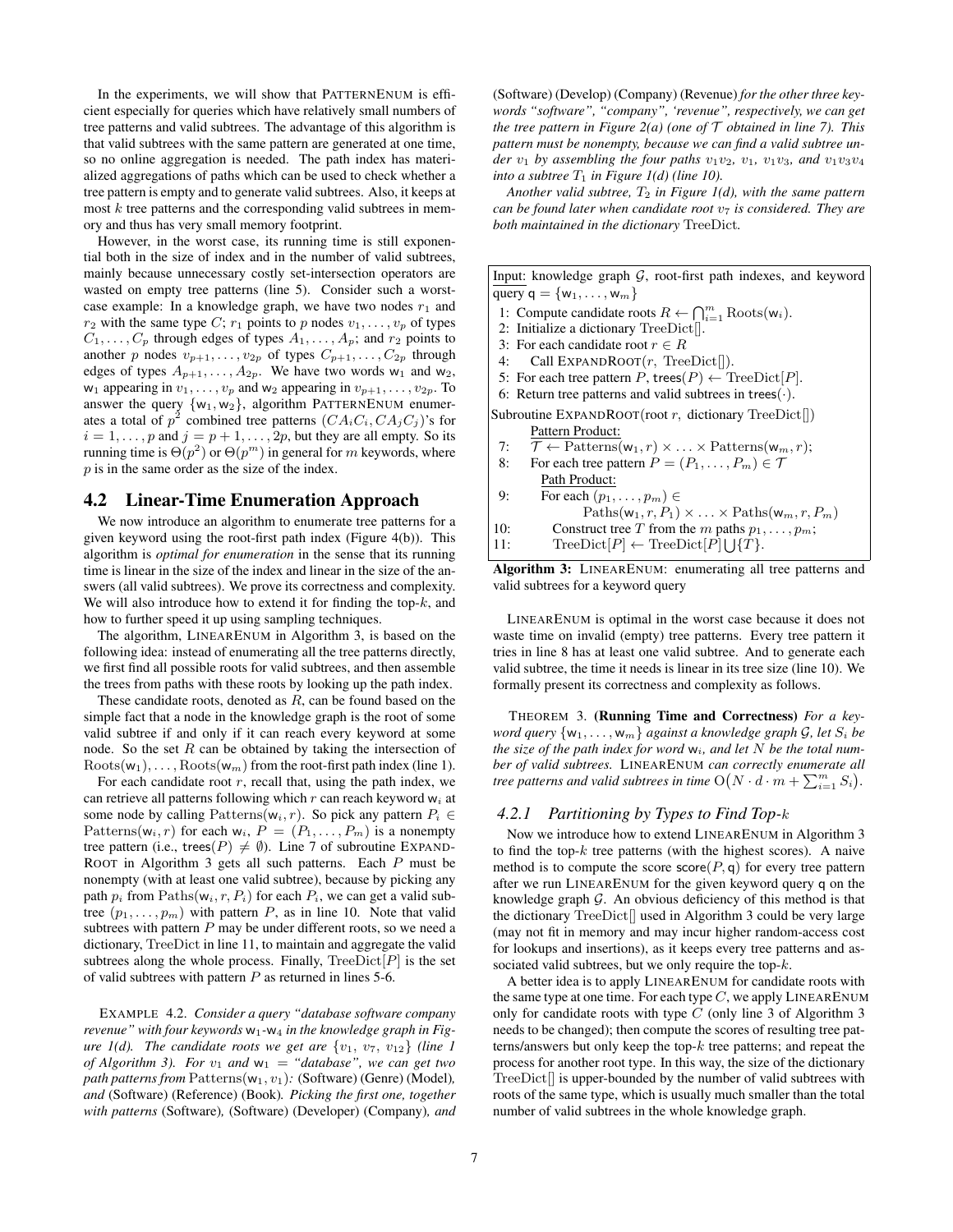For example, for the knowledge graph and the keyword query in Figure 1(d), the tree pattern  $P_1$  in Figure 2(a) is found and scored when we apply  $LINEARENUM$  for the type "Software", and  $P_2$  in Figure 2(b) is found when "Book" is the root type.

This idea, together with the sampling technique introduced a bit later, will be integrated into LINEARENUM-TOPK in Algorithm 4 for finding the top-*k d*-height tree patterns.

Input: knowledge graph *G*, with both path indexes, and keyword query  $q = \{w_1, ..., w_m\}$ 

Parameters: sampling threshold Λ and sampling rate *ρ* 1: Initialize a queue *Q* of tree patterns, ranked by scores. 2: For each type *C* among all types *C* 3: Compute candidate roots of type *C*:  $R = (\bigcap_{i=1}^{m} \text{Roots}(w_i)) \bigcap C;$ 4: Compute the number of valid subtrees rooted in *R*:  $N_R = \sum_{r \in R} \prod_{i=1}^m |\text{Paths}(w_i, r)|;$ 5: If  $N_R \ge \Lambda$  let  $rate = \rho$  else  $rate = 1$ ; 6: Initialize dictionary TreeDict[]; 7: For each candidate root  $r \in R$ , 8: With probability *rate*, call EXPANDROOT(*r,* TreeDict[]); 9: For each tree pattern *P* rooted at *C* in TreeDict 10: Compute estimated score  $\hat{\mathbf{s}}(P, \mathbf{a})$  ( $\approx$  score(*P*, Compute estimated score  $\hat{s}(P, q)$  ( $\approx$  score( $P, q$ )) from sample valid subtrees in TreeDict[*P*]; 11: For each *P* with the top- $k$  estimated score  $\hat{s}$ , Compute the exact score score(*P,* q) and insert *P* into the queue *Q* (with size at most *k*); 12: Return the top-*k* tree patterns in *Q* and valid subtrees.

**Algorithm 4:** LINEARENUM-TOPK  $(\Lambda, \rho)$ : partitioning by types

# and sampling roots to find the top-*k* tree patterns

#### *4.2.2 Speedup by Sampling*

The two most costly steps in LINEARENUM are in subroutine EXPANDROOT: i) the enumeration of tree patterns in the product of  $\text{Patterns}(w_i, r)$ 's (line 7); and ii) the enumeration of valid subtrees in the product of  $Paths(w_i, r, P_i)$ 's (line 9). Too many valid subtrees could be generated and inserted into the dictionary TreeDict[] which is costly in both time and space. Now we introduce how to use sampling techniques to find the top-*k* tree patterns more efficiently (but with probabilistic errors).

Estimating scores using samples. Instead of computing the valid subtrees for every root candidate (as EXPANDROOT in Algorithm 3), we do so only for a random subset of candidate roots – each candidate root is selected with probability *ρ*. Equivalently, for each tree pattern  $P$ , only a random subset of valid subtrees in trees( $P$ ) are retrieved (kept in  $TreeDict[P]$ ), and we can use this random subset to estimate  $score(P, q)$  as  $\hat{s}(P, q)$ . We then only maintain tree patterns with the top- $k$  estimated scores, without keeping the complete set of valid subtrees in trees( $P$ ) for each. Finally, we compute the exact scores and the complete sets of valid subtrees only for the estimated top-*k*, and re-rank them before outputting.

The detailed algorithm, called LINEARENUM-TOPK, is described in Algorithm 4. In addition to the input knowledge graph and keyword query, we have two more parameters  $\Lambda$  and  $\rho$ . We first enumerate the type of roots in a tree pattern in line 2. For each type, similarly as LINEARENUM, candidate roots of this are computed in line 3. We can compute the number of valid subtrees (possibly from different tree patterns) with these roots as  $N_R$  in line 4, without really enumerating them. To this end, we only need to get the number of paths starting from each candidate root *r* and ending at

each keyword w*i*. Only when the number of valid subtrees is no less than  $\Lambda$ , we apply the root sampling technique in lines 7-8 with *rate* =  $\rho$  (otherwise *rate* = 1): for each candidate root *r*, with probability *rate*, we compute the valid subtrees under it and insert them into the dictionary TreeDict[] (subroutine EXPANDROOT in Algorithm 3 is re-used for this purpose). After all candidate roots of a type are considered, in lines 9-10, we can compute the estimated score as  $\hat{s}(P, q)$  for each tree pattern *P* in TreeDict. Only for tree patterns with the top-*k* estimated scores, we compute their valid subtrees with exact scores and insert them into a global queue *Q* in line 11 to find the global top-*k* tree patterns.

The running time of LINEARENUM-TOPK can be controlled by parameters  $\Lambda$  and  $\rho$ . Sampling threshold  $\Lambda$  specifies for which types of roots, we sample the valid subtrees to estimate the pattern scores. By setting  $\Lambda = +\infty$  and  $\rho = 1$  (no sampling at all), we can get the exact top-*k*. When  $\Lambda < +\infty$  and  $\rho < 1$ , the algorithm is speedup but there might be errors in the top-*k* answers. In the experiments, we will show that even when  $\rho = 0.1$  (i.e., use 10%) valid subtrees to estimate the pattern scores), we can get reasonably precise top- $k$  tree patterns while the algorithm is speedup roughly 10 times. The theoretical analysis about the running time and precision of LINEARENUM-TOPK are in the following two theorems.

THEOREM 4. (Running Time) *For a keyword query {*w1*, . . . ,*  $w_m$ *}* in a knowledge graph G, let  $S_i$  be the size of the path index *for word*  $w_i$ *, let*  $N$  *be the total number of valid subtrees, and let*  $|C|$ *be the total number of types.* LINEARENUM-TOPK *needs time:*  $O(min(\Lambda \cdot |\mathcal{C}|, N) \cdot d \cdot m + \rho \cdot N \cdot d \cdot m + \sum_{i=1}^{m} S_i + N \cdot \log k$ .

(**Correctness**) When  $\Lambda = +\infty$  and  $\rho = 1$  (no sampling), the *algorithm output the correct top-k tree patterns.*

We establish the *pairwise precision* of LINEARENUM-TOPK: for two tree patterns  $P_1$  and  $P_2$  with exact scores score $(P_1, q)$ score( $P_2$ , q) in the general form of (2), how likely we would order them incorrectly,  $\hat{\mathsf{s}}(P_1, \mathsf{q}) < \hat{\mathsf{s}}(P_2, \mathsf{q})$ , according to the estimated scores obtained from a random sample of valid subtrees (so that *P*<sup>1</sup> might be missed from the top-*k* output by the algorithm).

THEOREM 5. (Precision) *For a query* q *and tree patterns P*<sup>1</sup> *and*  $P_2$  *with scores*  $\mathsf{s}_1 = \mathsf{score}(P_1, \mathsf{q})$  *and*  $\mathsf{s}_2 = \mathsf{score}(P_2, \mathsf{q})$  *s.t.*  $s_1 > s_2$ , if LINEARENUM-TOPK *runs with*  $\Lambda = 0$  (alway sam*pling)* and sampling rate  $\rho < 1$ , then  $\hat{\mathsf{s}}(P_1, \mathsf{q}) < \hat{\mathsf{s}}(P_2, \mathsf{q})$  ( $P_1$  is *incorrectly ranked lower than P*<sup>2</sup> *in estimation) with probability*

$$
\Pr[error] \le \exp\left(-2\left(\frac{s_1 - s_2}{s_1 + s_2}\right)^2 \cdot \rho^2\right). \tag{7}
$$

To prove the above theorem, we note that the score  $(P_i, \mathbf{q})$ can be decomposed among all candidate roots, i.e., rewritten as

s*<sup>i</sup>* = score(*Pi,* q) =∑ *T ∈*trees(*Pi*) score(*T,* q) = ∑ *r∈V* ∑ *T ∈*trees*r*(*Pi*) score(*T, q*)*,*

where trees<sub>*r*</sub>( $P_i$ ) is the set of valid subtrees with pattern  $P_i$  and rooted at node *r*. Let  $s_i(r) = \sum_{T \in \text{trees}_r(P_i)} \text{score}(T, q)$  be the sum of relevance scores of all valid subtrees rooted at  $r$  for pattern  $P_i$ , and thus  $\mathsf{s}_i = \sum_r \mathsf{s}_i(r)$ . In order to compare  $\mathsf{s}_1$  and  $\mathsf{s}_2$ , we can compare  $\sum_{r \in R^+} \mathsf{s}_1(r)$  and  $\sum_{r \in R^+} \mathsf{s}_2(r)$  on a random subset  $R^+$ of all candidate roots (sampled in line 8 of LINEARENUM-TOPK with rate *ρ*). Using Hoeffding's inequality [15], we can bound the probability that we make mistakes by a term that is exponentially small in the sampling rate  $\rho$  and the difference between  $s_1$  and  $s_2$ . Detailed proof can be found in the full version of this paper [4].

The theorem has two direct implications which are consistent to our intuition: i) the error probability decreases when the (relative)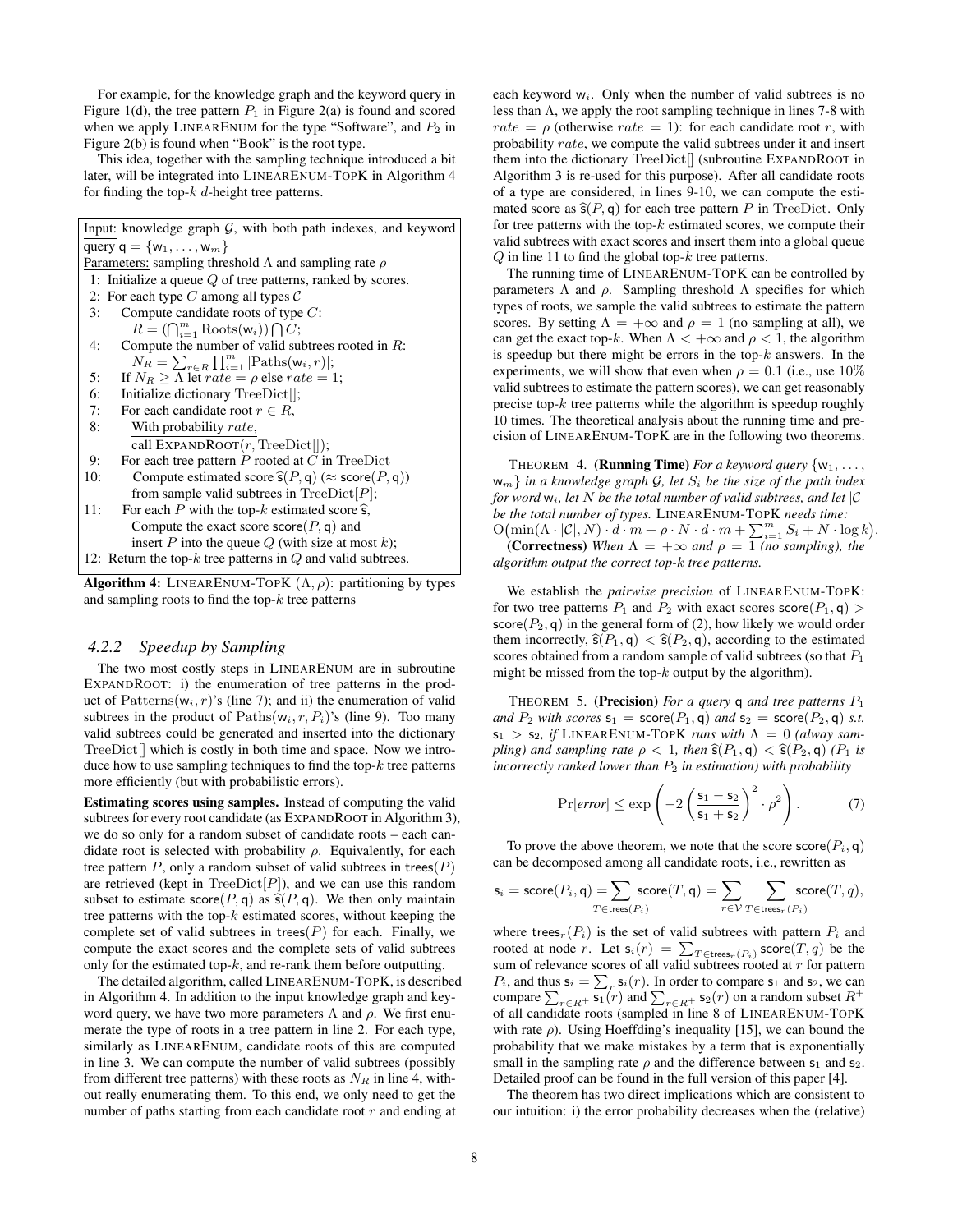|           | $d=2$ | $d=3$ | $d=4$  |
|-----------|-------|-------|--------|
| Time(s)   |       |       |        |
| Size (MB) |       | 2,633 | 34,485 |

Figure 6: Index construction cost on Wiki for different *d*

difference between  $score(P_1, q)$  and  $score(P_2, q)$  becomes larger; and ii) the error probability is smaller for higher sampling rate *ρ* (exponentially in  $\rho^2$ ). They partly explain why the sampling technique works well in practice, as shown in Section 5.2.

How to set sampling threshold and sampling rate. Intuitively, the sampling threshold Λ determines *when to sample*, i.e., for each entity type, applying the sampling technique when the number of valid subtrees with roots of this type is no less than  $\Lambda$ ; and the sampling rate *ρ* determines the *sample size* for each root type.

A global sampling threshold  $\Lambda$  can be set regardless of the query and the number of valid subtrees w.r.t. it. The rationale is that, when the number of entity types is fixed, if the number of valid subtrees rooted in a type is less than  $\Lambda$ , sampling is not necessary (sampling rate set to 1 in line 5 of Algorithm 4) because computing the exact scores is not expensive anyway. On the other hand, when the number of valid subtrees rooted in a type is at least  $\Lambda$ , we sample a fixed portion (*ρ*) of them to estimate the scores, and Theorem 5 provides a guarantee of precision w.r.t. *ρ*. So Λ and *ρ* can be set regardless of the queries, but they do rely on users' preference (trade-off between the response time of the system and the precision) for fixed scheme of the knowledge graph.

## 5. EXPERIMENTS

The following approaches for the *d*-height tree pattern problem are implemented in C#. They are evaluated on a machine with 2.4 GHz Intel CPUs and 96 GB memory, under Windows Server.

Baseline: The baseline approach described in Section 2.3.

PETopK: Our first algorithm, the pattern enumeration-join approach PATTERNENUM described in Section 4.1.

LETopK: Our second algorithm, LINEARENUM-TOPK, described in Section 4.2. Recall that, when the two parameters sampling threshold  $\Lambda = +\infty$  and sampling rate  $\rho = 1$ , it gets exact top*k* answers; and otherwise, it gets approximate top-*k*.

Datasets. We compare the algorithms on two real-life datasets, Wiki [5] and IMDB [7]. The Wiki dataset contains 1.89 million entities. The type of each entity and its attributes are extracted from its infobox block on the top-right of its page. There are a total of 3424 types. The corresponding knowledge graph contains 34.99 million edges. The IMDB dataset contains 7 types of 6.58 million entities, with 79.42 million directed edges in the knowledge graph.

Queries. We randomly selected a total of 500 queries from Bing's log for experiments on Wiki. The numbers of keywords in the queries vary from 1 to 10, and for each we have 50 queries. For IMDB, we randomly constructed 500 queries from IMDB's vocabulary. Again, the numbers of keywords in the queries are from 1 to 10, and for each there are 50 queries. When we report the running time of an algorithm for a set of queries, we report the min / average / max execution time in the form of error bars.

Index size and height threshold *d*. We build the path indexes described in Section 3 with different height thresholds  $d = 2, 3$ , and 4 for the Wiki dataset. The time needed to construct them and their sizes are reported in Figure 6. Both the time and the size increase exponentially in *d* mainly because the number of possible tree patterns increases exponentially. For IMDB, the knowledge graph contains only paths of length at most three, and the size of the indexes is 0.8 GB. All the indexes are stored in memory.



Figure 7: Execution time and number of tree patterns (with height at most *d*) for different height threshold *d* on Wiki



Figure 8: Execution time and number of tree patterns with height at most *d* on IMDB

#### 5.1 Performance of Exact Algorithms

We first compare different approaches when the exact top-*k* tree patters are desired. No sampling is used in LETopK ( $\Lambda = +\infty$  and  $\rho = 1$ ). We use  $k = 100$  by default and Exp-IV is about varying k.

Exp-I: Varying height threshold *d* and number of tree patterns. We first vary the height threshold *d* for the Wiki dataset. When *d* increases, the number of paths with length at most *d* increases significantly, and as a result, for a fixed query, the number of valid subtrees and tree patterns also increase significantly. From Figure 7, we can see that the number of tree patterns increases from  $[10, 10^4]$  to  $[10, 10^8]$  for  $d = 2, 3, 4$ . For each *d*, we study how the number of tree patterns affect the execution time of query processing. The 500 queries on Wiki are partitioned into different groups based on the total number of possible tree patterns that can be found for each query, *e.g.*, group  $10^2$  contains all queries with  $10 - 99$  tree patterns. The results are reported in Figure 7.

It can be seen that larger *d* greatly affects the performance of our algorithms, with a larger number of possible tree patterns as the major reason. Overall, LETopK is faster than Baseline, and PETopK is the fastest among the three algorithms. We want to emphasize that the advantage of LETopK in practice mainly relies on the sampling technique. But sampling is disabled for now to compare exact top-*k* algorithms, and will be discussed in Section 5.2.

In terms of the answer quality, on one hand, *d* should be large enough to ensure that we explore enough number of interpretations for the query; and on the other hand, if *d* is too large, some large tree patterns that correspond to loose relationship among keywords may appear among the top answers, which actually deteriorate the answer quality. Similar finding was also made in [25] for ranking individual subtrees. In our case, when  $d = 3$ , the best interpretations (tree patterns) of the queries on Wiki can be found at an average ranking of 2.797. We will miss some of them for  $d = 2$ . But for  $d = 4$ , the (same) best interpretations have an average ranking of 12.514. So we use  $d = 3$  in the rest experiments for Wiki.

In IMDB, the max length of directed paths is three, so  $d = 3$ suffices (since tree patterns here have heights at most 3). The results are reported in Figure 8 for *d* = 3. The set of answers and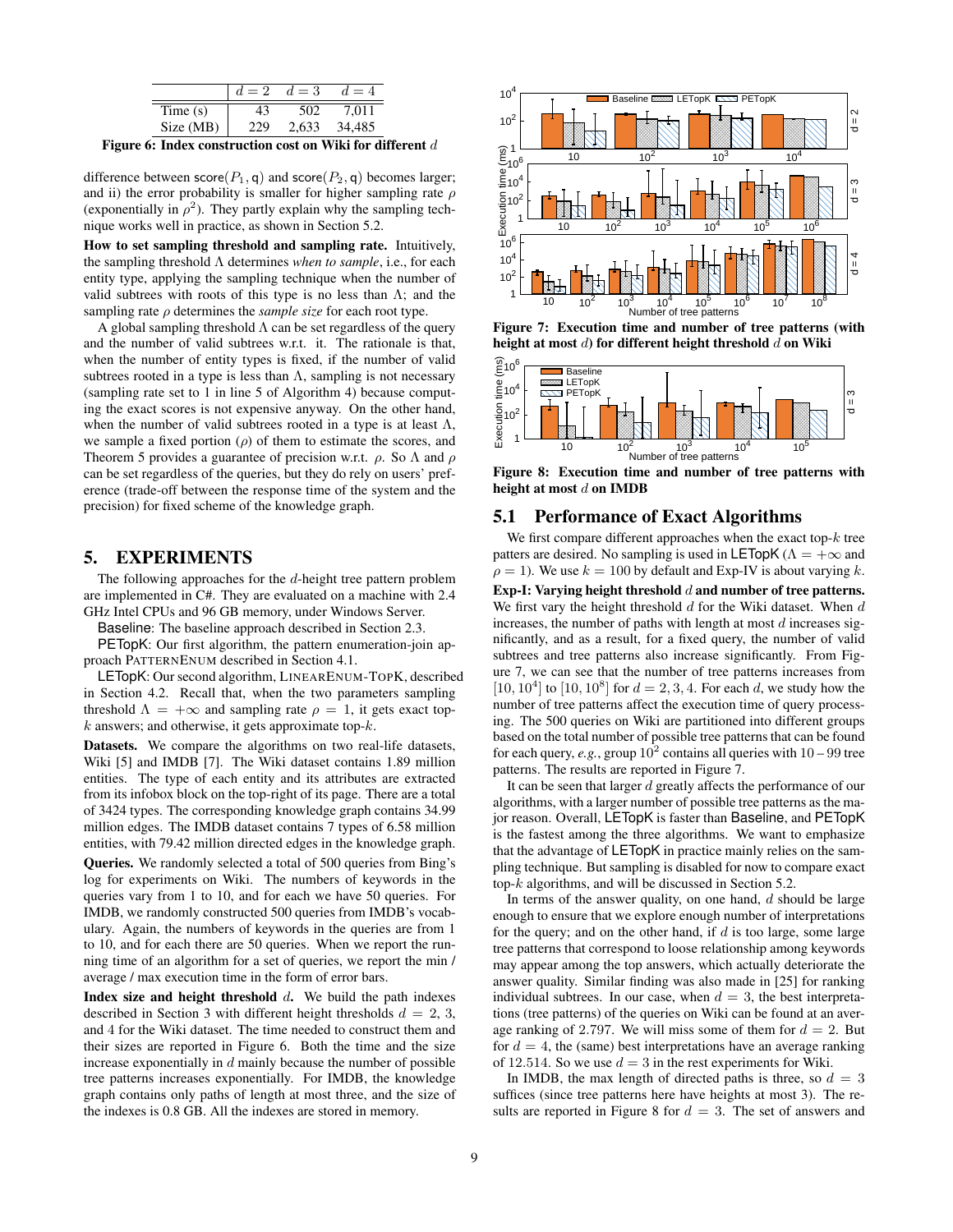

Figure 10: Execution time on Wiki datasets of different sizes

execution time will be exactly the same for *d >* 3. Similar to the results in Wiki, while the number of possible tree patterns affects execution time, PETopK is the fastest one on average.

Exp-II: Varying number of valid subtrees. Besides the number of tree patterns, another important parameter about a keyword query is how many valid subtrees in total can be found in the knowledge graph. This parameter may affect the performance of algorithms a lot. For example, Theorem 3 indicates that the running time of LETopK is linear in this number. So we partition queries into different groups based on how many valid subtrees a query has in total (*e.g.*, group  $10^3$  contains all queries with  $100 - 999$  valid subtrees). Figure 9 reports the execution time when varying the number of valid subtrees on both Wiki and IMDB.

Again, LETopK is faster than Baseline, and PETopK is the fastest among the three algorithms. The execution time of Baseline and LETopK is bound by the time on building the dictionary TreeDict. LETopK is faster than Baseline as a result of the "partitioning by types" technique in Section 4.2.1. PETopK is usually the fastest since the pattern-first path index it uses allows it to avoid the time consuming dictionary building and online aggregation.

Exp-III: Varying size of knowledge graph. We study the scalability of different algorithms on the Wiki dataset by varying the number entities and types in the knowledge graph. We randomly select a subset of entities from the Wiki dataset, and construct the induced subgraph of the original knowledge graph w.r.t. the selected subset of entities. The execution time of each algorithm on the induced knowledge graphs for different numbers (10%-100%) of entities is shown in Figure 10. The execution time of each algorithm increases (almost) linearly as the number of entities increases from 10% to 100% of the entities in the Wiki dataset.

Similar results are found for varying numbers of entity types in the knowledge graph. Details are omitted for the space limit.

Exp-IV: Varying parameter *k*. The value of *k* has very little impact on the execution time of our algorithms. For each tree pattern, it takes O(log *k*) operations to insert it to the priority queue of size *k*, while the number of operations required to find it is independent



Figure 11: Performance of LETopK with different sampling threshold  $\Lambda$  (for  $k = 100$ ). The execution time of PETopK is marked on the side of histograms.



Figure 12: Performance of LETopK with different sampling rate  $\rho$  (for  $\Lambda = 10^5$ ,  $k = 100$ ). The circles on curves in Figure 12(a) mark the execution time of PETopK.

cution time is dominated by the aggregation/enumeration of valid subtrees, and is almost not affected by the value of *k*.

#### 5.2 Performance of Sampling Algorithm

Now we study the performance of the sampling technique used in LETopK. Execution time and precision are the two measures that we are interested in. The *precision* here is defined as *the ratio between the number of truely top-k answers found by* LETopK *(with sampling) and k*. We focus on Wiki, since the number of valid subtrees is usually much smaller on IMDB (so sampling is not useful there). We selected three queries with different numbers of valid subtrees. The numbers of valid subtrees / tree patterns for them are (2,479,899 / 314,614), (819,739 / 61,967) and (540,849 / 32,300).

Exp-V: Varying sampling threshold  $\Lambda$ . Recall that the sampling threshold Λ determines *when to sample*: for each entity type, applying the sampling technique when the number of valid subtrees with roots of this type is no less than Λ; and the sampling rate *ρ* determines the *sample size* for each root type. The performance of LETopK for different sampling threshold is reported in Figure 11 for  $\rho = 0.01$  and 0.1. Overall, both the execution time and the precision increase when the sampling threshold increases. We mark the execution time of PETopK in Figure 11. LETopK is slower than PETopK for a very large sampling threshold (e.g.,  $10^7$ ) but becomes faster when the threshold is less than or equal to  $10<sup>5</sup>$ . In the next experiment, we will fix  $\Lambda = 10^5$  (as a balance between efficiency and precision), and vary the sampling rate.

Exp-VI: Varying sampling rate *ρ*. The performance of LETopK for different sampling rate is in Figure 12. The circle on the execution time curve for each query is the execution time of PETopK.

For queries with larger numbers of valid subtrees (query 1 and query 2), LETopK becomes much (5x-20x) faster than PETopK when a smaller sampling rate is used (e.g., 0.2 for query 1 and query 2), while preserving reasonably high precision (above 80%).

For the query with a smaller number of valid subtrees (query 3),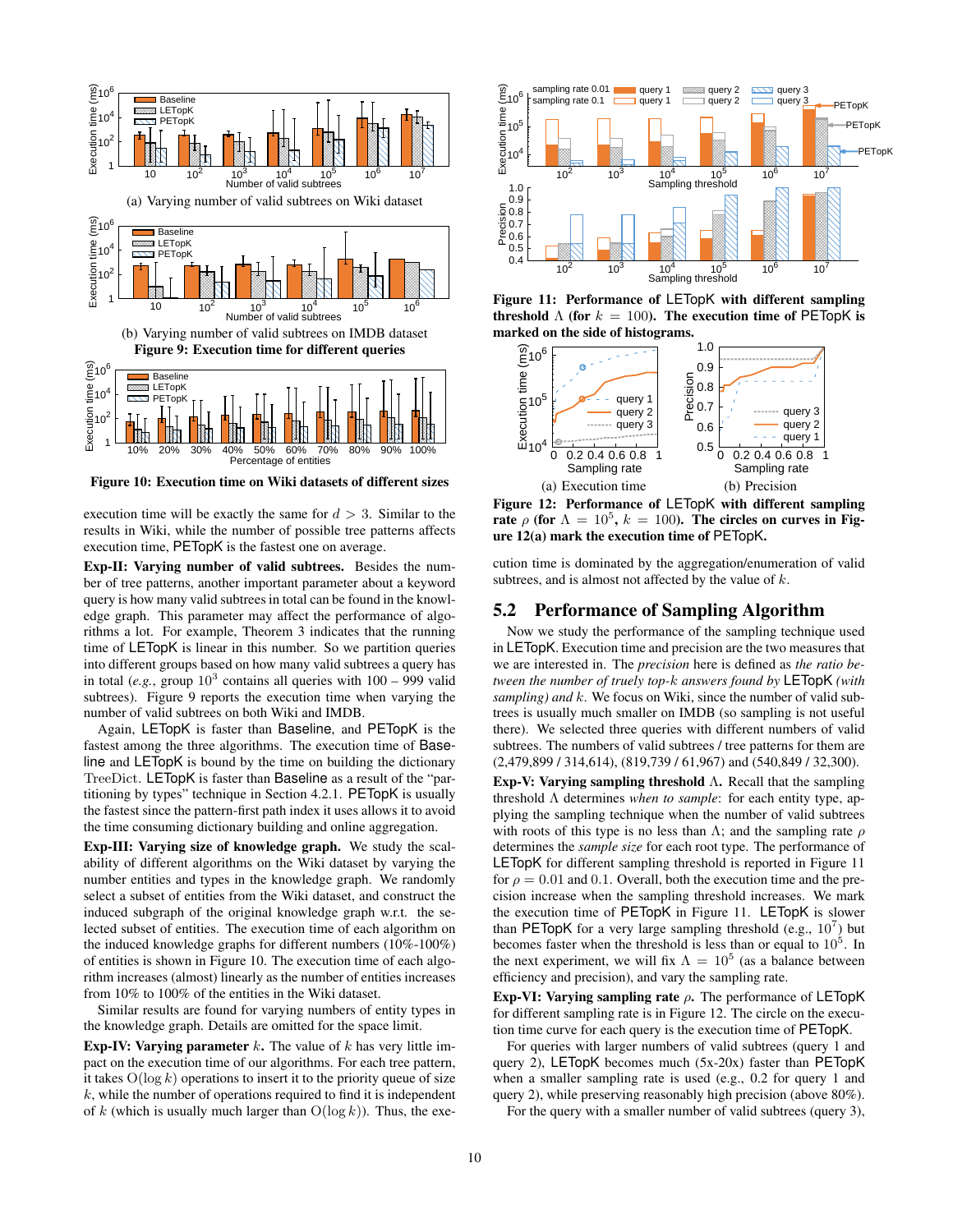

Figure 13: Average coverage of individual relevant trees in top*k* tree patterns, and new tree patterns found in top-*k*

the performance of PETopK is on a par with LETopK. The reason is that, for LETopK, the sampling threshold  $\Lambda = 10^5$  is large in comparison to the number of valid subtrees (540,849 for query 3) – so only for a few entity types where the numbers of valid subtrees rooted are larger than  $10<sup>5</sup>$ , the sampling technique is enabled. As a result, only when the sampling rate used in LETopK is small enough (*≤* 0*.*05), LETopK is faster than PETopK, but the precision of LETopK is still consistently stable at round 0.95 (because sampling is enabled only for a small number of root types).

## 5.3 Individual Trees v.s. Tree Patterns

Recall the major motivation of this paper is to search tree patterns when the users want to find table answers (each represented as a set of subtrees with the same tree pattern) using keywords. We are not excluding individual best valid subtrees. But we aim to provide an additional module for the search engine to produce and rank highly relevant tree patterns (table answers). This new module could coexist with the individual-page ranking module or individual-tree ranking module. Which module we want the search engine to direct users to automatically according to the query intention analysis and how to mix individual valid subtrees with tree patterns to provide a universal ranking are both open problems. It will be an interesting future work to address them using extensive user study.

We compute a separate list of individual top-*k* valid subtrees, based on their tree scores in Equation (3). For the 500 keyword queries on Wiki, we calculate the average coverage of the individual top-*k* subtrees in top-*k* tree patterns (each as one row in some aggregated table), and the average percentage of top-*k* patterns that cannot be found in the individual top-*k* subtrees. The results are reported in Figure 13, for *k* varying from 10 to 100. Because of their "singular" patterns (i.e., only a small number of valid subtrees have the same pattern), around half of the individual top-*k* subtrees are lost in the top-*k* tree patterns. At the same time, up to 70% of the top-*k* tree patterns are new to the individual top-*k* subtrees.

Case study. We consider the query "XBox Game" in the Wiki dataset to compare the individual top valid subtrees and the top tree patterns in Figures 14-15. Both individual subtrees and tree patterns are shown as tables with column names as edge(attribute)/node types and row cells as entities. The top-1 individual valid subtree for "XBox Game" finds the entity "XBox", because of its relatively high PageRank score, with one additional edge/attribute containing the keyword "game". The top-2 finds a bigger subtree with "DVD" as the root and two branches "DVD-usage-XBox" and "DVD-owners-Sony-products-video game", and it ranks high mainly because of the high PageRank score of "DVD". The top-3 finds a singular entity with "XBox" appearing in the entity name and "Game" in the entity type. Of course, when the user's intention is to find "a list of XBox games" by issuing this query, the tree pattern/table answer shown in Figure 15 is better; and when the intention is to find "popular XBox game", the top-1 individual valid subtree in Figure 14 is also a good candidate. Top-2 and top-3 valid subtrees are the cases when a top individual subtree is lost in our



Figure 15: Top-1 tree pattern for "XBox Game"

top-*k* tree pattern answers because of the singularity of its pattern (no other valid subtree has the same pattern).

## 6. RELATED WORK

Searching and ranking tables. As search engines are able to keep more and more tables from the Web, there have been efforts to utilize these tables. On one hand, Web tables can be leveraged and returned directly as answers in response to keyword queries [27, 41, 35, 44]. On the other hand, Web tables can be used to understand keyword queries better through mapping query words to attributes of tables [37] and to provide direct answers to fact lookup queries [45]. Different from the above works, in this paper, we focus on the scenarios when relevant and complete tables are not available for user-given keyword queries, and our goal is to compose tables online as answers to those queries.

Searching subtrees/subgraphs in RDB. Previous studies on keyword search in RDB extend ranking documents/webpages into ranking substructures of joining tuples which together contain all keywords in a query. They model an RDB as a graph, where tuples/tables are nodes and foreign-key links are edges. Each answer to a keyword query in such a graph could be either a subtree ([10], [20], etc.) or a subgraph ([36], [25], etc.) with all the keywords contained. There are two lines of works with the same goal of finding and ranking these answers. The first line materializes the RDB graph and proposes indexes and/or algorithms to enumerate top-*k* subtrees or subgraphs [11, 21, 22, 13, 18, 17, 25], etc. The second line first enumerates possible join trees/plans (candidate networks) based on the database schema and then evaluates them using SQL to obtain the answers [10, 20, 19, 28, 33, 36, 34], etc. Yu et al. [46] provide a comprehensive survey on these two lines.

Our enumeration-aggregation baseline borrows ideas from the first line of previous works. It essentially first enumerates valid subtrees in our knowledge graph and groups them by their tree patterns. But this method is deficient because the bottleneck now is the grouping step instead of the enumeration step. The second line of works (candidate network enumeration-evaluation) are not applicable in our problem because the schema of a knowledge base is usually much larger than the schema of an RDB, and thus the first step, *candidate network enumeration*, becomes the bottleneck. [23] analyzes the complexity of this subproblem and proposes a novel parameterized algorithm which is interesting in theory.

Keyword search in XML data. Another important line of works are to search LCAs (lowest common ancestors) in XML trees using keywords, [26, 43, 38, 30], etc. The general goal is to find lowest common ancestors of groups of nodes containing the keywords in the query. These LCAs, together with keyword-node matches sometimes, are returned as answers to the keyword query. Various strategies to identify relevant matches by imposing constraints on answers are developed, such as *meaningful LCA* [26], *smallest LCA*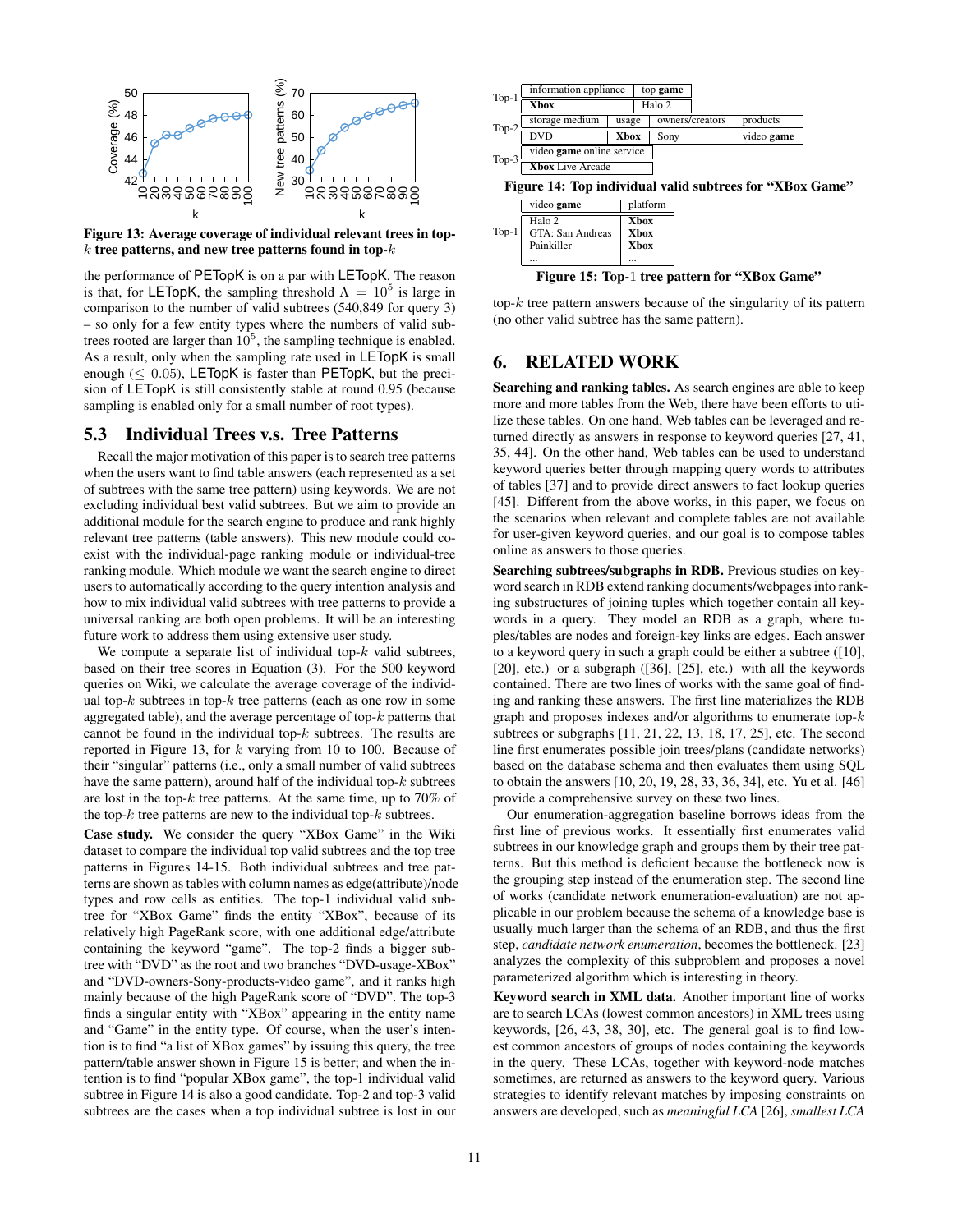[43, 38], and *MaxMatch* [30]. LCA-based approaches are not applicable in our problem for two reasons: i) our goal is to find and rank tree patterns, each of which aggregates a group of subtrees according to the node/edge types on the paths from the root to each leaf containing a keyword, instead of individual roots/matches as in LCA approaches – if we enumerate all LCA matches and group them by patterns, it would be equivalent to our baseline; and ii) LCA is not well defined in our knowledge graph with cycles.

In addition, XSeek [29] tries to infer users' intention by categorizing keywords in the query into *predicates* and *return nodes*. And [31] defines an equivalence relationship among query results on XML based on the classification of predicates and return nodes of keywords. [32] provides a comprehensive survey on this line.

Keyword search in RDF graphs. Our knowledge graph can be considered as an RDF graph. Previous works on keyword search in RDF graphs extend the two lines of works on keyword search in RDBMS. For example, [39] assume that user-given keyword queries implicitly represent structured triple-pattern queries over RDF. They aim to find the top-*k* structured queries that are relevant to a keyword query, which essentially extends the candidate network enumeration problem in RDBMS to RDF. [16] and [12] study ranking models and algorithms for the results of those structured queries over RDF. [24] tries to find the top-*k* entities that are reachable from all the keywords in the query over RDF. [42] proposes a new summarization language which improves result understanding and query refinement. It takes all the answers (subgraphs in RDF) to structured queries as input and output a summarization which is as concise as possible and satisfies certain coverage constraint.

Searching aggregations in multidimensional data. A major motivation of our work is that a meaningful answer to a keyword query may be a collection of tuples/tuple joins, which need to be aggregated before being output. This idea is also explored in multidimensional text data by [14, 47]. With a different data model and application scenarios, an answer there is a "group-by" on a subset of dimensions such that all keywords are contained in the aggregated tuples. In [47], how to enumerate all valid and minimal answers is studied, and in [14], scoring models for those answers and efficient algorithms to find the top-*k* are proposed.

## 7. CONCLUSIONS

We introduce the *d*-height tree pattern problem in a knowledge base for keyword search. Formal models of tree patterns are defined to aggregate subtrees in a knowledge graph which contain all keywords in a query. Such tree patterns can be used to better understand the semantics of keyword queries and to compose table answers for users. We propose path-based indexes and efficient algorithms to find tree patterns for a given keyword query. To further speed up query processing, a sampling-based approach is introduced to provide approximate top-*k* with higher efficiency. Our approaches are evaluated using real-life datasets.

## 8. REFERENCES

- [1] http://dbpedia.org/About.
- [2] http://office.microsoft.com/en-us/excel/download-microsoft-power-query-forexcel-FX104018616.aspx.
- [3] http://research.google.com/tables.
- [4] http://research.microsoft.com/en-us/people/bolind/14kspatterns.pdf.
- [5] https://www.wikipedia.org/.
- [6] http://www.freebase.com/.
- [7] http://www.imdb.com/.
- [8] http://www.informatik.uni-trier.de/ ley/db/.
- [9] http://www.mpi-inf.mpg.de/yago-naga/yago/.
- [10] S. Agrawal, S. Chaudhuri, and G. Das. Dbxplorer: A system for keyword-based search over relational databases. In *ICDE*, 2002.
- [11] G. Bhalotia, A. Hulgeri, C. Nakhe, S. Chakrabarti, and S. Sudarshan, Keyword searching and browsing in databases using banks. In *ICDE*, 2002.
- [12] V. Bicer, T. Tran, and R. Nedkov. Ranking support for keyword search on structured data using relevance models. In *CIKM*, 2011.
- [13] B. Ding, J. X. Yu, S. Wang, L. Qin, X. Zhang, and X. Lin. Finding top-k min-cost connected trees in databases. In *ICDE*, 2007.
- [14] B. Ding, B. Zhao, C. X. Lin, J. Han, C. Zhai, A. N. Srivastava, and N. C. Oza. Efficient keyword-based search for top-k cells in text cube. *IEEE Trans. Knowl. Data Eng.*, 23(12), 2011.
- [15] D. P. Dubhashi and A. Panconesi. *Concentration of Measure for the Analysis of Randomized Algorithms*. Cambridge Univ. Press, 2009.
- [16] S. Elbassuoni and R. Blanco. Keyword search over rdf graphs. In *CIKM*, 2011.
- [17] K. Golenberg, B. Kimelfeld, and Y. Sagiv. Keyword proximity search in complex data graphs. In *SIGMOD Conference*, 2008.
- [18] H. He, H. Wang, J. Yang, and P. S. Yu. Blinks: ranked keyword searches on graphs. In *SIGMOD Conference*, 2007.
- [19] V. Hristidis, L. Gravano, and Y. Papakonstantinou. Efficient ir-style keyword search over relational databases. In *VLDB*, 2003.
- [20] V. Hristidis and Y. Papakonstantinou. Discover: Keyword search in relational databases. In *VLDB*, 2002.
- [21] V. Kacholia, S. Pandit, S. Chakrabarti, S. Sudarshan, R. Desai, and H. Karambelkar. Bidirectional expansion for keyword search on graph databases. In *VLDB*, 2005.
- [22] B. Kimelfeld and Y. Sagiv. Finding and approximating top-k answers in keyword proximity search. In *PODS*, 2006.
- [23] B. Kimelfeld and Y. Sagiv. Finding a minimal tree pattern under neighborhood constraints. In *PODS*, 2011.
- [24] F. Li, W. Le, S. Duan, and A. Kementsietsidis. Scalable keyword search on large rdf data. *IEEE Transactions on Knowledge and Data Engineering*, 2014.
- [25] G. Li, B. C. Ooi, J. Feng, J. Wang, and L. Zhou. Ease: an effective 3-in-1 keyword search method for unstructured, semi-structured and structured data. In *SIGMOD Conference*, 2008.
- [26] Y. Li, C. Yu, and H. V. Jagadish. Schema-free xquery. In *VLDB*, 2004.
- [27] G. Limaye, S. Sarawagi, and S. Chakrabarti. Annotating and searching web tables using entities, types and relationships. *PVLDB*, 3(1), 2010.
- [28] F. Liu, C. T. Yu, W. Meng, and A. Chowdhury. Effective keyword search in relational databases. In *SIGMOD Conference*, 2006.
- [29] Z. Liu and Y. Chen. Identifying meaningful return information for xml keyword search. In *SIGMOD Conference*, 2007.
- [30] Z. Liu and Y. Chen. Reasoning and identifying relevant matches for xml keyword search. *PVLDB*, 1(1), 2008.
- [31] Z. Liu and Y. Chen. Return specification inference and result clustering for keyword search on xml. *ACM Trans. Database Syst.*, 35(2), 2010.
- [32] Z. Liu and Y. Chen. Processing keyword search on xml: a survey. *World Wide Web*, 14(5-6), 2011.
- [33] Y. Luo, X. Lin, W. Wang, and X. Zhou. Spark: top-k keyword query in relational databases. In *SIGMOD Conference*, 2007.
- [34] Y. Luo, W. Wang, X. Lin, X. Zhou, J. Wang, and K. Li. Spark2: Top-k keyword query in relational databases. *IEEE Trans. Knowl. Data Eng.*, 23(12), 2011.
- [35] R. Pimplikar and S. Sarawagi. Answering table queries on the web using column keywords. *PVLDB*, 5(10), 2012.
- [36] L. Qin, J. X. Yu, and L. Chang. Keyword search in databases: the power of rdbms. In *SIGMOD Conference*, 2009.
- [37] N. Sarkas, S. Paparizos, and P. Tsaparas. Structured annotations of web queries. In *SIGMOD Conference*, 2010.
- [38] C. Sun, C. Y. Chan, and A. K. Goenka. Multiway slca-based keyword search in xml data. In *WWW*, 2007.
- [39] T. Tran, H. Wang, S. Rudolph, and P. Cimiano. Top-k exploration of query candidates for efficient keyword search on graph-shaped (rdf) data. In *ICDE*, 2009.
- [40] L. G. Valiant. The complexity of enumeration and reliability problems. *SIAM J. Comput*, 8(3), 1979.
- [41] P. Venetis, A. Y. Halevy, J. Madhavan, M. Pasca, W. Shen, F. Wu, G. Miao, and C. Wu. Recovering semantics of tables on the web. *PVLDB*, 4(9), 2011.
- [42] Y. Wu, S. Yang, M. Srivatsa, A. Iyengar, and X. Yan. Summarizing answer graphs induced by keyword queries. *PVLDB*, 6(14), 2013.
- [43] Y. Xu and Y. Papakonstantinou. Efficient keyword search for smallest lcas in xml databases. In *SIGMOD Conference*, 2005.
- [44] M. Yakout, K. Ganjam, K. Chakrabarti, and S. Chaudhuri. Infogather: entity augmentation and attribute discovery by holistic matching with web tables. In *SIGMOD Conference*, 2012.
- [45] X. Yin, W. Tan, and C. Liu. Facto: a fact lookup engine based on web tables. In *WWW*, 2011.
- [46] J. X. Yu, L. Qin, and L. Chang. *Keyword Search in Databases*. Synthesis Lectures on Data Management. Morgan & Claypool Publishers, 2009.
- [47] B. Zhou and J. Pei. Aggregate keyword search on large relational databases. *Knowl. Inf. Syst.*, 30(2), 2012.